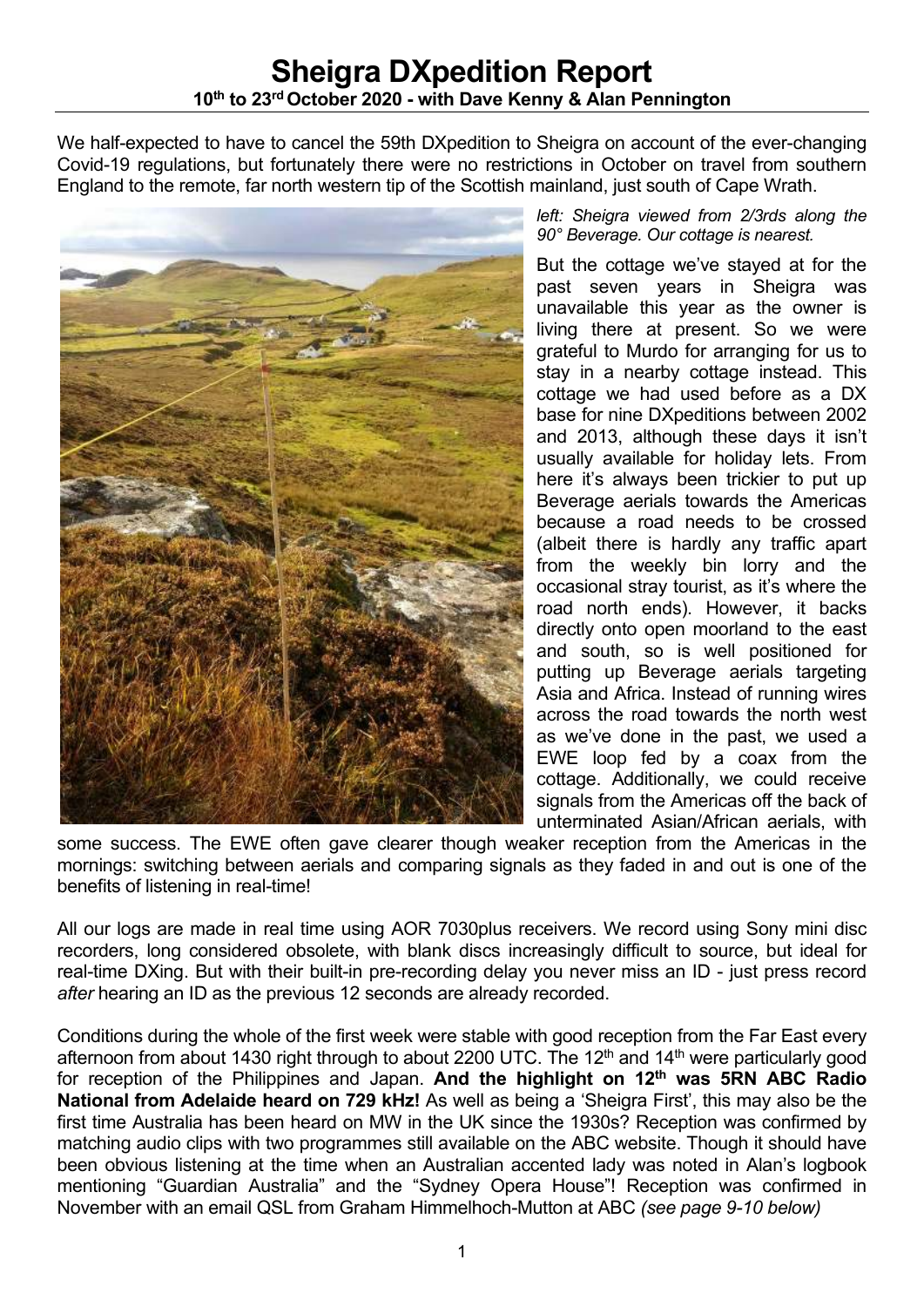The Americas were audible from about 2200-0930ish, varying slightly from day to day. The 12<sup>th</sup> and 14<sup>th</sup> again were good for reception from the Prairies. Good indicators of conditions each morning was what could be heard on 1000 kHz (KOMO Seattle or WMVP Chicago) and how well the distinctive classical music format on 1250 from Manitoba's CHSM was being heard. Reception conditions flattened off in the second week, but there was still a cacophony of signals in our headphones vying for attention and keeping the logbook ticking over!

The weather conditions were also particularly good to us during the first week, with daytime temperatures around +10C and most days unusually calm and sunny, enabling us to get out onto the hills to enjoy the stunning Highland scenery. A high pressure system also meant we heard the Faroe Islands on FM just on a portable from a high clifftop vantage point on the 15th.

The second week's weather was more unsettled with the rain and gusty winds we are more used to at Sheigra. The windsock poles used on our EWE flex alarmingly in the gales, but remained intact.

Unusually, there were no breaks at all during the fortnight on our three Beverage wires. The usual culprits, deer, were not seen (or heard) on the hillsides around Sheigra: just two stags spotted near the lochans to the north of the village one afternoon. And the sheep also left our Beverage wires and supporting canes well alone! Though other wildlife did put in an appearance – a stoat in the cottage garden and a Merlin attracted by the other birds feeding there.

The cottage we were using now has solar panels on the roof, and we suspect some buzzing QRM on sunny afternoons when tuning to Asia resulted from these. But the ponies, and their ticking electric fence QRM from recent DXpeditions, had left Sheigra. Our cottage had no internet and no mobile 'phone reception though, frustrating when wanting to check online parallels during DXing sessions!

Our logs of identified MW stations below. Additional logs may result from relistening to recordings.

| <b>Receivers</b>          | Alan Pennington                                                                              | AOR AR 7030 Plus and Palstar pre-amp              |
|---------------------------|----------------------------------------------------------------------------------------------|---------------------------------------------------|
|                           | Dave Kenny                                                                                   | AOR AR 7030 Plus and tuneable pre-amp             |
|                           | <b>Aerials</b> (long-wire Beverages use 7-strand 0.2mm wire supported on 4-5ft bamboo canes) |                                                   |
| No $1 - 50$ degrees       | 550m Beverage - terminated                                                                   | Far East & SE Asia                                |
| No $2 - 90$ degrees       | 420m Beverage - unterminated                                                                 | Middle East & South Asia (C America off the back) |
| <b>No 3 - 150 degrees</b> | 350m Beverage - unterminated                                                                 | Africa (N America off the back)                   |
| <b>No 4 - NW</b>          | <b>EWE</b>                                                                                   | North America & general SW DX                     |

#### *Stations logged at Sheigra for the first time are highlighted in bold*

#### **PACIFIC**  729 1623 12/10 **5RN ABC R National, Adelaide, Australia** EE, 'Speaking Out', 1638: 'Big Ideas' pxs matched to audio on ABC website. **(maybe also 1st MW logging of Australia in UK since 1930s?)**

### **AFRICA**

| 840  |                           |  | 1645 21/10 VOBME, Eritrea (pres)           | talks in VV (SW off air – could not confirm parallel)   |  |  |  |
|------|---------------------------|--|--------------------------------------------|---------------------------------------------------------|--|--|--|
| 917  |                           |  | 2217 14/10 R Gotel, Yola, Nigeria (pres)   | local music, VV talk.                                   |  |  |  |
| 1377 |                           |  | 2154 17/10 R Free Africa, Mwanza, Tanzania | chat in Swahili "Radio Free AfricaDJ Short One"         |  |  |  |
|      |                           |  | 1422 1815 22/10 RTA, Ouled Fayet, Algeria  | AA ID, talk // 891                                      |  |  |  |
| 1530 | 1800                      |  | 17/10 VOA via Pinheira, Sao Tome           | sign-on ann in English with Yankee Doodle,              |  |  |  |
| 1550 |                           |  | 2237 13/10 Nat R SADR, Rabouni, Algeria    | Nx AA, ID, typical W Sahara mx (reactivated)            |  |  |  |
|      | <b>ASIA / MIDDLE EAST</b> |  |                                            |                                                         |  |  |  |
| 227  | 1440                      |  | 18/10 Mongolian R, Altai, Mongolia         | mx, talk, anthem to tx close at 1601. (splatter ex 225) |  |  |  |
| 558  | 1508                      |  | 17/10 Xinjiang PBS, Hutubi, China          | Uighur announcements // 6120 kHz.                       |  |  |  |

| 558 |  | 1730 17/10 IRIB, multi-site, Iran        | R Iran ID, nx in Farsi                         |
|-----|--|------------------------------------------|------------------------------------------------|
| 567 |  | 1504 16/10 AIR Dibrugarh, India          | news in English //5040, 4910 etc.              |
| 567 |  | 1835 12/10 JOIK NHK 1, Sapporo, Japan    | Japanese songs // 594 612 675                  |
| 576 |  | 1603 15/10 NHK World via Yangon, Myanmar | English: "Friends around the World" //5985 594 |
| 576 |  | 1650 12/10 Myanma R, Yangon, Myanmar     | English songs // SW 5985                       |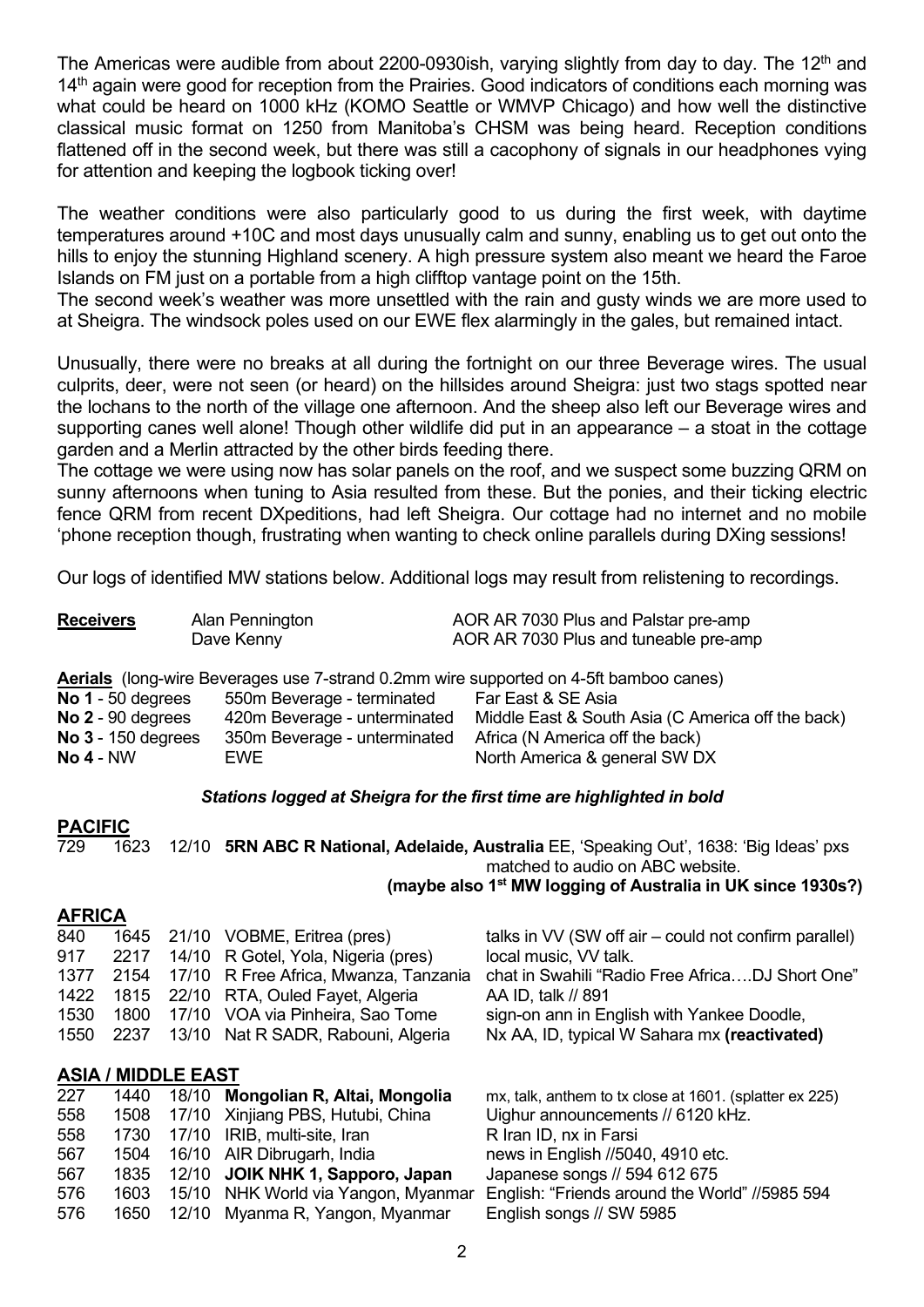585 1547 12/10 R Pakistan, Islamabad EE cricket commentary. Radio Pakistan ID 1607 594 1631 14/10 **DZBB, Quezon City, Philippines** ID inc 97.1, SuperRadio. (+ @ 2127 'DZ double B') 594 1834 12/10 JOAK NHK 1, Tokyo, Japan Japanese songs // 567 612 675 594 1608 13/10 Myanma R, Naypyidaw English songs // SW 5985, 576 594 1622 12/10 Xizang PBS, Lhasa, Tibet "Holy Tibet" px in EE // 4920 etc 603 1507 11/10 CRI, Dongfang, China fanfare, news in Vietnamese //9550 612 1545 12/10 TWR via Bishkek, Kyrgyzstan TWR interval signal then Russian prog. 612 1835 12/10 **JOLK NHK 1, Fukuoka, Japan** Japanese songs // 567 594 675 621 1508 17/10 All India R, Patna AIR news in English // 918 etc 621 1759 11/10 VOA Deewa via Afghanistan "Voice of America Deewa", Pashto VOA. 630 1537 22/10 **CNR 2, multi-site, China** CC talks, piano mx // CNR 2 6065, 7315 etc 630 1606 11/10 **Mor. Thor. Bor. Sip-Et, Bangkok, Thailand.** YL in Thai. 1609: Thai Nat Anthem. 639 1704 11/10 CNR1, Beijing, China new reports, echoey Chinese //4800 648 1734 15/10 All India R, Indore **AIR news in English // 918 etc** 657 1734 15/10 All India R, Kolkata AIR news in English // 918 etc 666 1512 12/10 **Qinghai PBS, Xining, China** CC talk // 9780 666 1700 11/10 JOBK NHK-1 Osaka, Japan time pips, NHK ID. 675 1515 17/10 All India R, Itanagar AIR news in English // 918 etc 702 2005 17/10 VOIRI, Kiashahr, Iran Russian service until 2020 UTC. 711 1525 14/10 AIR Siliguru, India English news, cricket, Delhi weather. 1530+ VV. 711 1705 11/10 V of Kuanghua, Hsinfeng, Taiwan 729 1700 12/10 **JOCK NHK 1, Nagoya, Japan** time pips, "Radio NHK" ID, co-ch Spain 738 1518 11/10 Xinjiang PBS, multi-site, China CC talk // 5960, 7260, 7310 738 1526 12/10 Fisheries Agency stn, Yuhweh, Taiwan "Philippine & Friends", EE chat //1143 747 1450 11/10 JOIB NHK 2, Sapporo, Japan JJ talk (EE lesson @ 1500) // 774 828 747 1733 15/10 All India R, Lucknow AIR news in English // 918 etc 765 1455 12/10 **CNR 5, Fuzhou, Fujian, China** CC talk, light mx // 837, 5925 SW 765 1558 17/10 AIR Dharawada, India "Akashvani Dharawada", adverts. 774 1450 11/10 JOUB NHK 2, Akita, Japan JJ talk (EE lesson @ 1500) // 747 828 783 1535 14/10 **Voice of the Strait, Fotan, China** in Amoy, weather, music //4900. 801 1526 17/10 AIR Jabalpur, India English news/weather (under BBC Devon) 819 1550 12/10 KCBS, Pyongyang, DPRK typical N Korean mx // SW 3959, 6100 819 1733 15/10 All India R, New Delhi AIR news in English // 918 etc 828 1450 11/10 JOBB NHK 2, Osaka, Japan JJ talk (EE lesson @ 1500) // 747 774 846 1732 15/10 All India R, Ahmedabad AIR news in English // 918 etc 837 1523 11/10 CNR 5, Quanzhou, Fujian, China CC talk, light mx // 765, 5925 SW 864 1653 13/10 TWR via Gavar, Armenia Russian, TWR interval signal, ID. 873 1732 15/10 All India R, Jalandhar AIR news in English // 918 etc 891 1513 13/10 NBT R Thailand, Sara Buri YL nx in Thai, v strong, audible daily. 918 1547 11/10 Nat R Kampuchea, Phnom Penh Khmer talk & typical mx (anthem s/off at 1700) 918 1730 15/10 All India R, Suratgarh AIR news in English 918 2155 15/10 Shandong PBS, Jinan, China Ads, CC ID 927 1735 15/10 All India R, Visakhapatnam AIR news in English // 918 etc 927 1729 23/10 IRIB Dorud, Iran Talk, Persian mx, IRIB ID "Inja Tehran..." 945 1457 11/10 CNR 1, Jiaohe, China CC talks, mx // 4800 954 1401 14/10 JOKR, TBS R, Tokyo, Japan TBS ID, English pop, YL in JJ. 954 1519 17/10 All India R, Najibad AIR news in English // 918 972 1510 12/10 KBS World, Dangjin, S Korea Korean talk & songs // 6015 981 1540 11/10 CNR 1, multi-site, China YL CC // 4800 etc 981 1705 11/10 V of Kuanghua, Hsinfeng, Taiwan CC talk & light mx // 711, ID<br>990 1736 15/10 All India R, Jammu **AIR news in English // 918** e 990 1736 15/10 All India R, Jammu AIR news in English // 918 etc 1008 1540 17/10 **CNR 1, multi-site, China** Chinese talk // 4800 1017 1404 13/10 CRI, Changchun, Jilin, China CRI Korean svc // 5965 1044 1650 15/10 AIR Mumbai, India English news, Covid and cricket. 1080 1645 12/10 CRI, Xuanwei, Yunnan, China CRI English // 6060 etc 1098 1505 18/10 CNR 11, Golmud, China CRI Tibetan svc // 6010, 7350 1098 1503 18/10 CNR 1, unknown site, China CNR 1 // 4800 etc (NB audible under CNR 11) 1107 1620 18/10 Xinjiang, Hutubi, China in Kazakh // 6015 7340, distorted audio 1116 1732 18/10 AIR Srinagar, India EE news rpt -1740 //918 4950 1125.96 1654 23/10 **IRIB Qazvin, Iran** local prog of mainly Persian chat past 1730.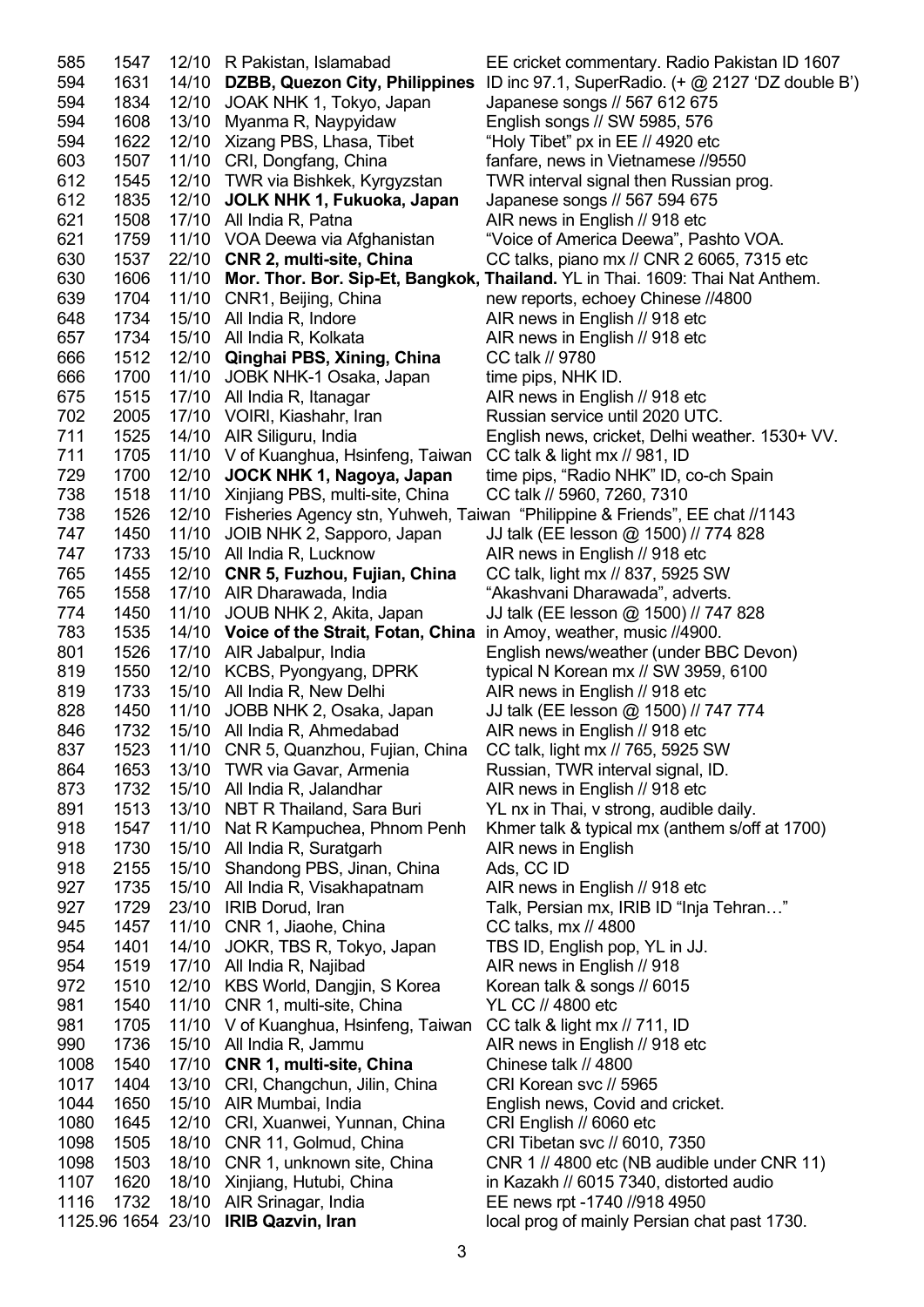| 1134 | 1524         |       | 11/12 JOQR, Tokyo, Japan                                                 | JJ children's px, ID "Bunka Hoso" sung jingle                                      |
|------|--------------|-------|--------------------------------------------------------------------------|------------------------------------------------------------------------------------|
| 1143 | 1520         | 11/10 | Fisheries Station, Penghu, Taiwan                                        | "Philippine & Friends" in EE to 1520                                               |
| 1188 | 1500         | 14/10 | <b>HLKX Daebu, South Korea</b>                                           | VOA then R Free Asia Korean s/on // 11985                                          |
| 1188 | 1504         |       | 17/10 CRI, Xuanwei, Yunnan, China                                        | CRI news in English // 1323, 7325 etc                                              |
|      | 1205.97 1555 |       | 18/10 Yanbian PBS, Yanji, Jilin, China                                   | Korean ID: "Yo'nbyo'n bangsong". 1600+ music                                       |
| 1206 | 1504         |       | 16/11 All India R, Bhawanipatna                                          | AIR news in English // 918                                                         |
| 1224 | 1600         |       | 13/10 Guangxi PBS, Nanning, China                                        | CC ID, light mx                                                                    |
| 1242 | 1600         |       | 21/10 VO Vietnam, Can Tho, Vietnam                                       | VOV opening theme mx, s/on in pres Khmer                                           |
| 1251 | 1508         |       | 11/10 CNR 1, unknown site                                                | CC talks // 945, 4800 etc                                                          |
| 1251 | 1515         | 14/10 | Qinghai PBS, Xining, China                                               | Tibetan svc - Ethnic singing // v.weak 5990, 9850                                  |
| 1269 | 1745         | 11/10 | CRI Xuanwei, Yunnan, China                                               | Chinese lesson in Hindi.                                                           |
| 1278 | 1500         | 12/10 | Hebei PBS, China                                                         | Time pips, CC ID                                                                   |
| 1278 | 1759         | 12/10 | JOFR Fukuoka, Japan                                                      | JJ talk "RKB" IDs on hour                                                          |
| 1287 | 1459         | 11/10 | JOHR, HBC, Sapporo, Japan                                                | "HBC Radio" jingle.                                                                |
| 1296 | 1559         |       |                                                                          | 22/10 BCC News Network, Chigu, Taiwan English ID after CC ID @ 1600: "News Radio"  |
| 1296 | 1601         |       | 22/10 VOA R Ashna, Kabul, Afghanistan Dari ID "Inja Radio Ashna". //7495 |                                                                                    |
| 1296 | 1601         |       | 22/10 CRI, Kunming, Yunnan, China                                        | CRI interval signal in mix.                                                        |
| 1323 | 1503         |       | 11/10 CRI, Urumqi, China                                                 | news in Russian //1521.                                                            |
| 1350 | 1754         | 12/10 | JOER Hiroshima, Japan                                                    | promos "RCC Radio"                                                                 |
| 1350 | 2120         | 14/10 | DWUN, Quezon City, Philippines                                           | Nx, ID "UNTV - Radyo La Verdad"                                                    |
| 1377 | 1740         |       | 11/10 CNR1 Xinjiang, China                                               | OM/YL in CC //4800                                                                 |
| 1422 | 1738         |       | 11/10 CNR1, Kashi, China                                                 | classical mx, CC //4800                                                            |
| 1440 | 1559         | 11/10 | JOWF, Sapporo, Japan                                                     | Mx, ads "STV radio" IDs top of hour                                                |
| 1467 | 1447         | 14/10 | NHK 2, multi-sites, Japan                                                | English language lessons //747                                                     |
| 1467 | 1608         | 15/10 | TWR PANI, Bishkek, Kyrgyzstan                                            | Talk in Pashto email <u>info@pashtoradio.org</u>                                   |
| 1467 | 1657         | 15/10 |                                                                          | Nat. Education R. Pathum Thani, Thailand. Full ID (as in WRTH), Royal Anthem, off. |
| 1476 | 1554         | 15/10 | R Thailand, Chiang Mai.                                                  | Thai talk, s/off 1602 with Thai Royal Anthem                                       |
| 1494 | 1530         | 12/10 | Xinjiang PBS, multi-site, China                                          | CC talks // 5960 etc                                                               |
| 1521 | 1430         | 11/10 | CRI, Hutubi, Xinjiang, China                                             | CRI Russian // 5905, 11910                                                         |
| 1539 | 1530         | 23/10 |                                                                          | Pravasi Bharathi, Abu Dhabi, UAE OM+YL in Maylayalam, sub-continent music.         |
| 1539 | 1603         | 11/10 | CNR 1, Golmud, China                                                     | CC talk // 4800                                                                    |
| 1557 | 1500         | 13/10 | RTI, Kouhu, Taiwan                                                       | Nx in CC, said "RTI News" at start                                                 |
| 1566 | 1659         | 11/10 | HLAZ, Jeju, S.Korea                                                      | s/off R Teos in RR, s/on VOA Korean EE ID                                          |
| 1575 | 1654         |       | 11/10 VOA Bangkok, Thailand                                              | VOA Special English (not listed Bengali)                                           |
| 1593 | 1720         | 11/10 | CNR1 Changzhou, China                                                    | CC YL, music //4800 kHz.                                                           |
| 1611 | 2127         | 14/10 | <b>DWNX, Naga City, Philippines</b>                                      | Nx "Radio Man Reports RMN", wx, IDs "RMC"                                          |



#### **NORTH AMERICA**

| 540 | 0733 | 15/10 | WFLF        | Pine Hills            |  |
|-----|------|-------|-------------|-----------------------|--|
| 540 | 0820 | 18/10 | CBT         | Grand Falls           |  |
| 560 | 0657 | 15/10 | <b>WGAN</b> | Portland              |  |
| 570 | 1015 | 19/10 | <b>KNR</b>  | Nuuk, Greenland       |  |
| 570 | 2143 | 11/10 | <b>CFCB</b> | <b>Corner Brook</b>   |  |
| 580 | 0712 | 11/10 | <b>CFRA</b> | Ottawa                |  |
| 590 | 2142 | 11/10 | <b>VOCM</b> | St John's             |  |
| 590 | 0900 | 23/10 | <b>WEZE</b> | <b>Boston</b>         |  |
| 610 | 0729 | 15/10 | <b>WIOD</b> | Miami                 |  |
| 620 | 2144 | 11/10 | <b>CKCM</b> | <b>Grand Falls</b>    |  |
| 640 | 0810 | 18/10 | <b>CBN</b>  | St John's             |  |
| 640 | 0830 | 22/10 | <b>CFMJ</b> | Toronto               |  |
| 650 | 2146 | 11/10 | <b>CKGA</b> | Gander                |  |
| 650 | 1015 | 19/10 | <b>KNR</b>  | Qeqertarsuaq, Greenla |  |
| 670 | 0736 | 23/10 | <b>WCSR</b> | Chicago               |  |
|     |      |       |             |                       |  |



- FL 'WFLF newscenter…with Florida's news'<br>NL CBC country music //1400 640
- CBC country music //1400 640
- ME "on Newsradio 985 and AM 560 WGAN" OM in Greenlandic, pop //650 NL "here on VOCM" //VOCM 590 etc ON ads 'Newstalk 5-80 CFRA' 590 11/10 200 2014 NL Country mx, "here on VOCM"<br>1920 11/10 Volta Visit weze.radio.com "visit weze radio.com ...believing in miracles" FL 'now #1 for podcasting Newsradio WIOD'<br>NL // VOCM 590. 570 etc // VOCM 590, 570 etc NL country music //1400 ON "Global News Radio 640 Toronto" NL rock mx //VOCM 590 etc<mark>.</mark><br>and pop. OM in Greenlandic // pop, OM in Greenlandic //570.
- IL "6-70 The Score Chicago's sports station"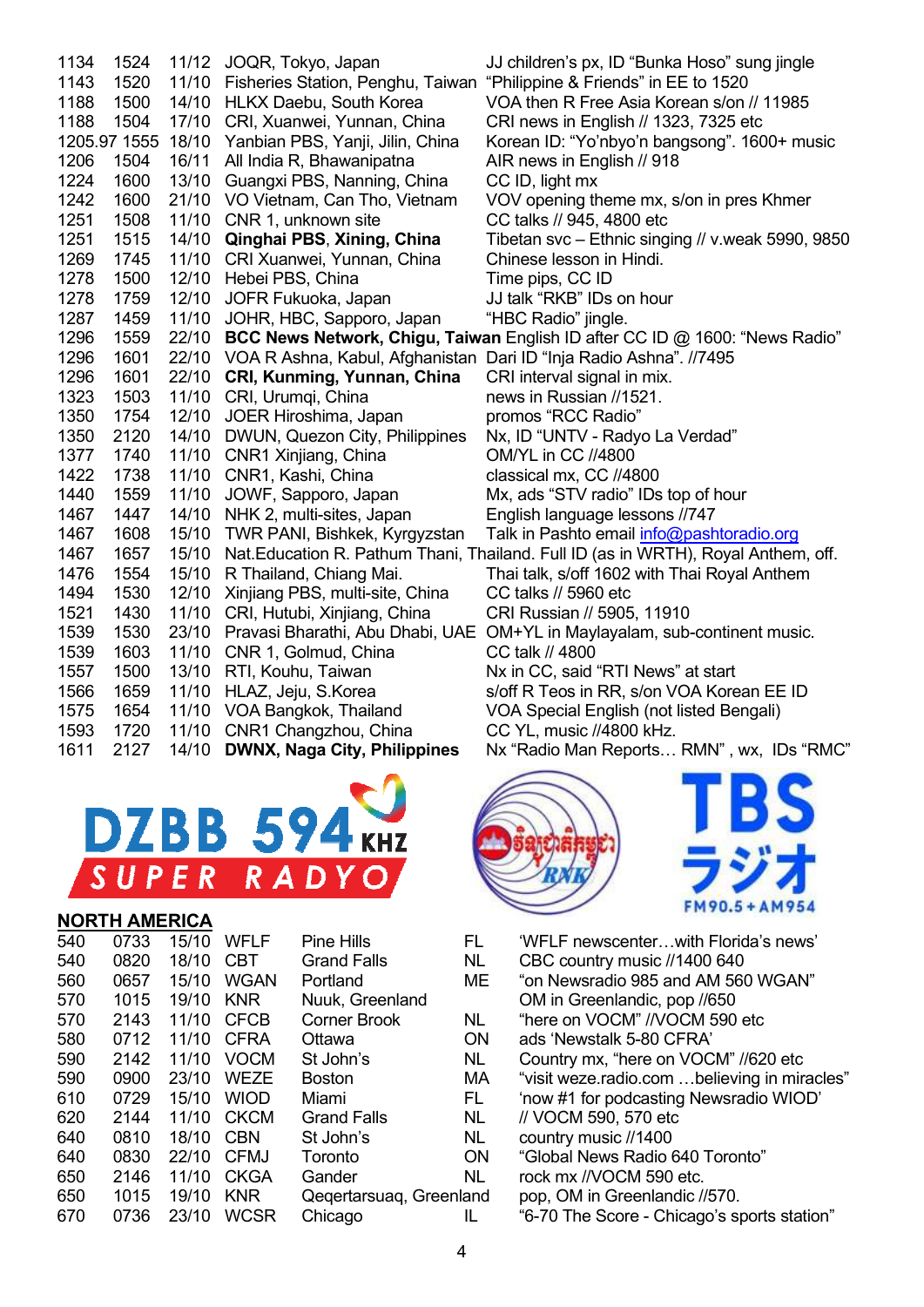| 660  | 0657 | 22/10      | WFAN        | New York             | NΥ        | "WFAN sports radio 1019 FM"                    |
|------|------|------------|-------------|----------------------|-----------|------------------------------------------------|
| 680  | 0703 | 15/10      | <b>WRKO</b> | <b>Boston</b>        | MA        | "the voice of Boston WRKO", iHeart app         |
| 680  | 0650 | 15/10      | <b>CJOB</b> | Winnipeg             | MB        | "CJOB Winnipeg's news & info leader"           |
| 680  | 0853 | 18/10      | <b>CFTR</b> | Toronto              | ON        | weather, ads, "680 News".                      |
| 680  | 0915 | 23/10      | <b>KBRW</b> | <b>Barrow</b>        | AL        | cont. dance mx, Blondie rcd //webstream        |
| 700  | 0659 | 22/10      | <b>WLW</b>  | Cincinnati           | OH        | "News Radio 700 WLW Cincinnati"                |
| 710  | 0755 | 15/10      | <b>WOR</b>  | New York             | NY.       | "WOR and (WASU??) New York"                    |
| 710  | 2147 | 11/10      | <b>CKVO</b> | Clarenville          | <b>NL</b> | country rock // 590 VOCM                       |
| 720  | 0803 | 23/10      | <b>KNR</b>  | Simiutaq, Greenland  |           | Mx & Greenlandic talk // 650, 570              |
| 730  | 0724 | 12/10      | <b>CKAC</b> | Montreal             | QC        | FF talk, "Radio Circulation" jingle            |
| 740  | 0834 | 22/10      | <b>CFZM</b> | Toronto              | ON        | "Zoomer radio, the original greatest hits"     |
| 740  | 2148 | 11/10      | <b>CHCM</b> | Marystown            | NL        | email <u>feedback@VOCM.com</u> " //590"        |
| 750  | 0839 | 22/10      | <b>WSB</b>  | Atlanta              | GA        | "WSB time is 4.39" "65° in Atlanta"            |
| 750  | 2149 | 11/10      | <b>CBGY</b> |                      | NL        |                                                |
|      |      |            |             | Bonavista Bay        |           | CBC R1, ann "1400 AM in Gander"                |
| 760  | 0924 | 16/10      | <b>WJR</b>  | Detroit              | MI        | "start your day the WJR way!"                  |
| 770  | 0725 | 14/10      | <b>WABC</b> | New York             | <b>NY</b> | prog promo "77, WABC".                         |
| 770  | 0727 | 14/10      | <b>CHQR</b> | Calgary              | AB        | Calgary and Alberta ads.                       |
| 780  | 0855 | 18/10      | <b>WBBM</b> | Chicago              | IL        | "News radio 780 and 105.9FM Bloomberg"         |
| 790  | 0700 | 21/10      | <b>WAXY</b> | South Miami          | F         | "Miami's home for every game 790AM 104HD"      |
| 800  | 2210 |            | 12/10 VOWR  | St Johns             | <b>NL</b> | "Your Health" prog, VOWR email                 |
| 820  | 0902 | 18/10      | <b>WBAP</b> | Fort Worth           | TX        | 72 degrees next update 5.02 wbap.com           |
| 830  | 0700 | 14/10      | <b>WCRN</b> | Worcester            | МA        | music of the northsideWCRN Worcester           |
| 840  | 0716 | 14/10      | <b>CFCW</b> | Camrose              | AB        | Country mx, "840 CFCW" sung jingle             |
| 840  | 0930 | 16/10      | <b>WHAS</b> | Louisville           | KY        | "News radio 840 WHAS - Bloomberg"              |
| 850  | 0920 | 14/10      | <b>WEEI</b> | <b>Boston</b>        | MA        | "right here on AM 850 ESPN  WEEI"              |
| 860  | 0702 | 22/10      | <b>CJBC</b> | Toronto              | ON        | Radio Canada news in French                    |
| 870  | 0658 | 18/10      | <b>WWL</b>  | <b>New Orleans</b>   | LA        | "870 AM WWL New Orleans"                       |
| 880  | 0710 | 14/10      | <b>WCBS</b> | New York             | <b>NY</b> | wx, "WCBS newstime is 3.10"                    |
| 890  | 0913 | 16/10      | <b>WAMG</b> | Dedham               | MA        | SS songs, "La Mega" canned IDs.                |
| 890  | 0933 | 16/10      | <b>WLS</b>  | Chicago              | IL.       | ads, "discount code WLS".                      |
| 900  | 0903 | 18/10      | <b>CHML</b> | Hamilton             | ON        | "Global News Radio 900" "on 900 CHML"          |
| 900  | 0704 | 14/10      | <b>CKBI</b> | <b>Prince Albert</b> | <b>SK</b> | "sounds for every moodcountry, CKBI"           |
| 920  | 0857 | 13/10      | <b>WDMC</b> | Melbourne            | FL.       | EWTN px "WDMC Melbourne" ID                    |
| 920  | 1002 | 14/10      | <b>CFRY</b> | Portage La Prairie   | MВ        | "This is CFRY 920AM Portage La Prairie"        |
| 930  | 0800 |            | 22/10 WFXJ  | <b>Jacksonville</b>  | <b>FL</b> | "WFXJ Jacksonville we are The Game"            |
| 930  | 2250 | 13/10 CJYQ |             | St John's            | <b>NL</b> | weather, C&W, "Kixx Country Classic"           |
| 940  | 0709 |            | 22/10 CFNV  | Montreal             | QC        | mx-oldies, FF ID "vous-ecoutez 9-40"           |
| 950  | 0929 |            | 16/10 CFAM  | Altona               | MВ        | classical music // 1250 CHSM.                  |
| 950  | 0914 | 11/10      | <b>CKNB</b> | Cambellton           | <b>NB</b> | "95 CKNB – your community, your station"       |
| 960  | 0724 | 14/10      | <b>CFAC</b> | Calgary              | AB        | Hockey Alberta & Alfa Romeo Calgary ad         |
| 960  | 0834 | 19/10      | <b>WEAV</b> | New York             | <b>NY</b> |                                                |
|      |      |            |             | Portland             |           | sports, "960 The Zone" ID.                     |
| 970  | 0720 | 13/10      | <b>WZAN</b> |                      | ME        | '970 AM and 101.5 FM The Outlaw"               |
| 980  | 0735 | 22/10      | <b>WCUB</b> | <b>Two Rivers</b>    | WI        | "97.1 FM WCUB" country song.                   |
| 980  | 0730 | 22/10      | <b>CFPL</b> | London               | ON        | ads: Ontario law firm Cohen Highley, Winmar.ca |
| 990  | 0645 | 15/10      | <b>CBY</b>  | <b>Corner Brook</b>  | <b>NL</b> | CBC px "The World".                            |
| 1000 | 0634 | 13/10      | <b>KOMO</b> | Seattle              | <b>WA</b> | 'Komo newstime 11.34'. 'Komo 24/7 traffic'     |
| 1000 | 0730 | 19/10      | <b>WMVP</b> | Chicago              | IL.       | "follow ESPN Chicago one thousand"             |
| 1010 | 0631 | 13/10      | <b>WINS</b> | New York             | <b>NY</b> | Fox 5 news promo, ID "Ten Ten Wins"            |
| 1010 | 0806 | 22/10      | <b>CFRB</b> | Toronto              | ON        | "only on Newstalk Ten Ten"                     |
| 1010 | 1029 | 14/10      | <b>CBR</b>  | Calgary              | AB        | CBC Radio 1 ID (also at 1059).                 |
| 1020 | 0830 | 12/10      | <b>KDKA</b> | Pittsburgh           | PA        | "your day Pittsburghon KDKA"                   |
| 1030 | 0821 | 13/10      | <b>WBZ</b>  | Boston               | МA        | "WBZ 10-30" CBS nx, iHeart Radio app           |
| 1040 | 0723 | 18/10      | <b>CJMS</b> | Saint-Constant       | QC        | country mx, French, ID + sung jingle.          |
| 1040 | 0738 | 23/10      | <b>WHO</b>  | Des Moines           | IA        | "News Radio Ten Forty WHO"                     |
| 1050 | 0730 | 18/10      | <b>CHUM</b> | Toronto              | <b>ON</b> | "TSN 1050", sports                             |
| 1050 | 0731 | 18/10      | <b>WEPN</b> | New York             | <b>NY</b> | "Overdrive on 90.7 ESPN" "ESPN-1050"           |
| 1060 | 0745 | 15/10      | <b>CKMA</b> | Calgary              | AB        | "Calgary's all new Funny Radio 1060 AM"        |
| 1060 | 0757 | 18/10      | <b>WQOM</b> | <b>Natick</b>        | МA        | "Station of the Cross" "Catholic Radio"        |
| 1070 | 0755 | 14/10      | <b>KNX</b>  | Los Angeles          | CA        | "KNX 10-70 News Radio"                         |
| 1070 | 0856 | 18/10      | <b>CHOK</b> | Sarnia               | ON        | "biggest country songsCHOK.com"                |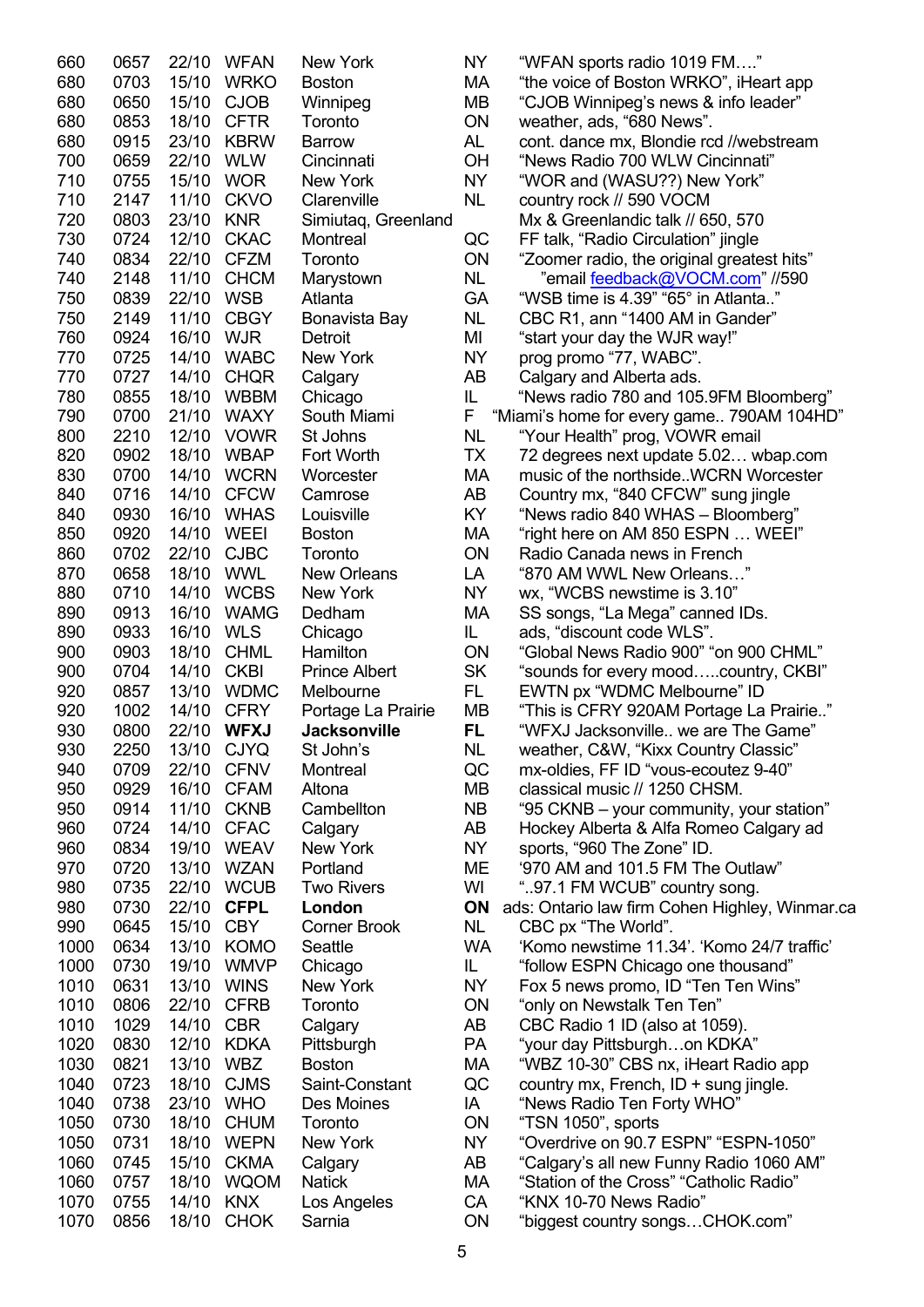| 1080 | 2302 | 13/10 | <b>WTIC</b> | Hartford                | СT        | "WTIC weather team", tc "7-04"              |
|------|------|-------|-------------|-------------------------|-----------|---------------------------------------------|
| 1090 | 0921 | 20/10 | <b>WBAL</b> | <b>Baltimore</b>        | MD        | sports, "right here on WBAL"                |
| 1100 | 0705 | 20/10 | <b>WTAM</b> | Cleveland               | OH        | "News radio WTAM Eleven Hundred"            |
| 1110 | 0730 | 20/10 | <b>WBT</b>  | Charlotte               | <b>NC</b> | "Newstalk 11-10 and 993 WBT"                |
| 1120 | 0717 | 14/10 | <b>KMOX</b> | St Louis                | <b>MO</b> | KMOX advert / ID                            |
| 1130 | 0915 | 15/10 | <b>WBBR</b> | New York                | <b>NY</b> | NY traffic "Bloomberg Eleven Three Oh"      |
| 1140 | 0830 | 12/10 | <b>CBI</b>  | Sydney                  | <b>NS</b> | CBC Radio 1 ID                              |
| 1140 | 0830 | 15/10 | <b>CHRB</b> |                         | AB        |                                             |
|      |      |       |             | <b>High River</b>       |           | 'AM 1140 High River, now back to the Bible' |
| 1150 | 0900 | 18/10 | <b>WHBY</b> | Kimberley               | WI        | ID, prog promo "on WHBY Kimberley"          |
| 1160 | 0700 | 19/10 | <b>WYLL</b> | Chicago                 | IL.       | "AM 11-60, Hope for your life"              |
| 1170 | 0710 | 20/10 | <b>WWVA</b> | Wheeling                | WV        | "News Radio 11-70, WWVA".                   |
| 1180 | 0838 | 12/10 | <b>WHAM</b> | Rochester               | NY        | "News Radio Wham 11-80", Coast to Coast     |
| 1190 | 0918 | 20/10 | <b>WLIB</b> | New York                | NY        | gospel music, "we are 11-90, WLIB".         |
| 1200 | 0643 | 17/10 | <b>WXKS</b> | <b>Boston</b>           | МA        | "Boston's conservative talk is Talk 1200"   |
| 1200 | 0659 | 12/10 | <b>KFNW</b> | West Fargo              | <b>ND</b> | iHeart promo "12-00 KFNW West Fargo"        |
| 1210 | 0758 | 13/10 | <b>WPHT</b> | Philadelphia            | PA        | ads, Philadelphia real estate, 0800: ID.    |
| 1230 | 0712 | 17/10 | <b>WCMC</b> | Wildwood                | <b>NJ</b> | continuous oldies, "WMID" sung jingle       |
| 1250 | 0802 | 14/10 | <b>CJYE</b> | Oakville                | ON        | "Joy Radio app"                             |
| 1250 | 0937 | 14/10 | <b>CHSM</b> | Steinbach               | MВ        | 'SE Manitoba's classical choice AM-1250'    |
| 1260 | 0750 | 20/10 | <b>WBIX</b> | <b>Boston</b>           | МA        | Portuguese songs, ID "Nossa Radio"          |
| 1270 | 0735 | 13/10 | <b>CJCB</b> | Sydney                  | <b>NS</b> | "No.1 for new country 12-70 CJCB"           |
| 1270 | 0800 | 20/10 | <b>WTSN</b> | Dover                   | <b>NH</b> | "News Talk 98-1, WTSN Dover"                |
| 1280 | 0738 | 12/10 | <b>CFMB</b> | Montreal                | QC        | instrumental mx "on CFMB 12-80"             |
| 1280 | 1020 | 19/10 | <b>WWTC</b> | Minneapolis             | <b>MN</b> | "AM 12-80, The Patriot", Liberty Bell.      |
| 1290 | 0733 | 13/10 | <b>WJNO</b> | West Palm Beach         | FL.       | "News Radio 12-90, WJNO"                    |
| 1290 | 0729 | 21/10 | WZTI        | Greenfield              | WI        |                                             |
|      |      |       |             |                         |           | rock mx, partial ID "100.3 and 107.3"       |
| 1290 | 0730 | 21/10 | <b>WHIO</b> | Dayton                  | <b>OH</b> | "News talk WHIO" promo                      |
| 1290 | 0827 | 14/10 | <b>CFRW</b> | Winnipeg                | MВ        | Winnipeg Jets. "6 to 11 on TSN 1290"        |
| 1290 | 0830 | 14/10 | <b>CJBK</b> | London                  | <b>ON</b> | "CJBK.com" "CJBK Radio 12-90"               |
| 1300 | 0858 | 14/10 | <b>WOOD</b> | <b>Grand Rapids</b>     | MI        | "the news is next on Wood Radio"            |
| 1300 | 0659 | 20/10 | <b>WXRL</b> | Lancaster               | NY        | "keeping classic country alive WXRL"        |
| 1310 | 0702 | 19/10 | <b>CIWW</b> | Ottawa                  | <b>ON</b> | "1310 news - Canada and the world"          |
| 1320 | 0809 | 15/10 |             | CJMR (pres) Mississauga | <b>ON</b> | Indian mx, ads+phone nos., tone between.    |
| 1320 | 0900 | 15/10 | <b>WILS</b> | Lansing                 | MI        | "all news, all night1320 WILS Lansing"      |
| 1320 | 0902 |       | 20/10 WLQY  | Hollywood               | FL        | "WLQY" ID in brief peak, Creole             |
| 1330 | 0915 |       | 14/10 WRCA  | <b>Boston</b>           | MA        | weather, "Bloomberg 10-6-1 Boston"          |
| 1350 | 0844 | 13/10 | <b>WOYK</b> | York                    | PA        | "sports radio 989 FM and 1350 WOYK"         |
| 1350 | 2200 | 15/10 | <b>CKAD</b> | Middleton               | <b>NS</b> | "CKAD, Middleton, an MBS radio station"     |
|      |      |       |             |                         |           | & "Today's best countryAVR"                 |
| 1360 | 0650 | 18/10 | <b>WDRC</b> | Hartford                | <b>CT</b> | "WDRC AM the talk of Connecticut"           |
| 1370 | 0700 | 13/10 | <b>WDEA</b> | Ellsworth               | ME        | "this is AM 13-70, WDEA Ellsworth"          |
| 1380 | 0836 | 14/10 | <b>CKPC</b> | <b>Brantford</b>        | ON        | "Arise Christian Radio AM 13-80"            |
| 1390 | 0800 | 13/10 | <b>WEGP</b> | Presque Isle            | ME        | "Relevant RadioWEGP Presque Isle"           |
| 1390 | 0917 | 19/10 | <b>WFBL</b> | Syracuse                | NY        | "Syracuse94.1103.9 The Dinosaur"            |
| 1390 | 0934 | 19/10 | <b>WGRB</b> | Chicago                 | IL.       | "your inspiration stationChicago"           |
| 1390 | 1000 | 19/10 | <b>WLCM</b> | Holt                    | MI        | "In Touch next, here on Victory 1390 WLCM"  |
|      |      |       |             |                         |           |                                             |
| 1400 | 0606 | 18/10 | <b>WOND</b> | Pleasantville           | <b>NJ</b> | "on Newstalk 1400 WOND South Jersey"        |
| 1400 | 2225 | 15/10 | <b>CBG</b>  | Gander                  | <b>NL</b> | CBC R // 750, 1140 etc                      |
| 1410 | 0758 | 20/10 | <b>WPOP</b> | Hartford                | <b>CT</b> | "WPOP Hartford Fox Sports Radio 14-10"      |
| 1420 | 0822 | 20/10 | <b>WBSM</b> | <b>New Bedford</b>      | <b>MA</b> | 'New Bedford's Newstalk stn 1420 WBSM'      |
| 1420 | 1015 | 19/10 | <b>KTOE</b> | Mankato                 | <b>MN</b> | "5.15 here at KTOE, 27 deg in Mankato"      |
| 1430 | 0900 | 12/10 | <b>WENE</b> | Endicott                | NY        | "14-30 sports radio WENE Endicott"          |
|      |      |       |             |                         |           | Also "Fox Sports 14-30 Binghamton" @0748    |
| 1430 | 2300 | 17/10 | <b>CHKT</b> | Toronto                 | ON        | "AM 1430 - CHKT  radio Toronto"             |
| 1440 | 0945 | 14/10 | <b>CKJR</b> | Wetaskiwin              | AB        | radioplayer Canada, 'W-1440 Wetaskiwin'     |
| 1440 | 0800 | 20/10 | <b>WRED</b> | Westbrook               | <b>ME</b> | "WRED Westbrook, PortlandBig Jab"           |
| 1450 | 2304 | 12/10 | <b>WPGG</b> | <b>Atlantic City</b>    | <b>NJ</b> | "WPGnewsroom", "for WPG talk radio"         |
| 1460 | 0815 | 20/10 | <b>CJOY</b> | Guelph                  | ON        | pop, "Greatest Hits C-JOY" jingle.          |
| 1470 | 0748 | 21/10 | <b>WWNN</b> | Pompano Beach           | FL.       | '95.3FM, 96.9FM 103.9FM & AM 1470, WW'      |

| 1080 | 2302         | 13/10 | <b>WTIC</b> | Hartford                | СT        | "WTIC weather team", tc "7-04"              |
|------|--------------|-------|-------------|-------------------------|-----------|---------------------------------------------|
| 1090 | 0921         | 20/10 | <b>WBAL</b> | <b>Baltimore</b>        | MD        | sports, "right here on WBAL"                |
| 1100 | 0705         | 20/10 | <b>WTAM</b> | Cleveland               | OH        | "News radio WTAM Eleven Hundred"            |
| 1110 | 0730         | 20/10 | <b>WBT</b>  | Charlotte               | <b>NC</b> | "Newstalk 11-10 and 993 WBT"                |
| 1120 | 0717         | 14/10 | <b>KMOX</b> | <b>St Louis</b>         | <b>MO</b> | KMOX advert / ID                            |
| 1130 | 0915         | 15/10 | <b>WBBR</b> | New York                | NY.       | NY traffic "Bloomberg Eleven Three Oh"      |
| 1140 | 0830         | 12/10 | <b>CBI</b>  | Sydney                  | <b>NS</b> | CBC Radio 1 ID                              |
| 1140 | 0830         | 15/10 | <b>CHRB</b> | <b>High River</b>       | AB        | 'AM 1140 High River, now back to the Bible' |
| 1150 | 0900         | 18/10 | <b>WHBY</b> | Kimberley               | WI        | ID, prog promo "on WHBY Kimberley"          |
| 1160 | 0700         | 19/10 | <b>WYLL</b> | Chicago                 | IL.       | "AM 11-60, Hope for your life"              |
| 1170 | 0710         | 20/10 | <b>WWVA</b> | Wheeling                | WV        | "News Radio 11-70, WWVA".                   |
| 1180 | 0838         | 12/10 | <b>WHAM</b> | Rochester               | NY.       | "News Radio Wham 11-80", Coast to Coast     |
| 1190 | 0918         | 20/10 | <b>WLIB</b> | New York                | NY        | gospel music, "we are 11-90, WLIB".         |
| 1200 | 0643         | 17/10 | <b>WXKS</b> | <b>Boston</b>           | МA        | "Boston's conservative talk is Talk 1200"   |
| 1200 | 0659         | 12/10 | <b>KFNW</b> | West Fargo              | <b>ND</b> | iHeart promo "12-00 KFNW West Fargo"        |
| 1210 | 0758         | 13/10 | <b>WPHT</b> | Philadelphia            | PA        | ads, Philadelphia real estate, 0800: ID.    |
| 1230 | 0712         | 17/10 | <b>WCMC</b> | Wildwood                | NJ        | continuous oldies, "WMID" sung jingle       |
| 1250 | 0802         | 14/10 | <b>CJYE</b> | Oakville                | ON        | "Joy Radio app"                             |
| 1250 | 0937         | 14/10 | <b>CHSM</b> | Steinbach               | MВ        |                                             |
| 1260 |              | 20/10 | <b>WBIX</b> |                         |           | 'SE Manitoba's classical choice AM-1250'    |
|      | 0750<br>0735 |       | 13/10 CJCB  | <b>Boston</b>           | МA        | Portuguese songs, ID "Nossa Radio"          |
| 1270 |              |       |             | Sydney                  | <b>NS</b> | "No.1 for new country 12-70 CJCB"           |
| 1270 | 0800         |       | 20/10 WTSN  | Dover                   | <b>NH</b> | "News Talk 98-1, WTSN Dover"                |
| 1280 | 0738         | 12/10 | <b>CFMB</b> | Montreal                | QC        | instrumental mx "on CFMB 12-80"             |
| 1280 | 1020         | 19/10 | <b>WWTC</b> | Minneapolis             | MN        | "AM 12-80, The Patriot", Liberty Bell.      |
| 1290 | 0733         | 13/10 | <b>WJNO</b> | West Palm Beach         | FL.       | "News Radio 12-90, WJNO"                    |
| 1290 | 0729         | 21/10 | <b>WZTI</b> | Greenfield              | WI        | rock mx, partial ID "100.3 and 107.3"       |
| 1290 | 0730         | 21/10 | <b>WHIO</b> | Dayton                  | OH        | "News talk WHIO" promo                      |
| 1290 | 0827         | 14/10 | <b>CFRW</b> | Winnipeg                | МB        | Winnipeg Jets. "6 to 11 on TSN 1290"        |
| 1290 | 0830         | 14/10 | <b>CJBK</b> | London                  | ON        | "CJBK.com" "CJBK Radio 12-90"               |
| 1300 | 0858         | 14/10 | <b>WOOD</b> | <b>Grand Rapids</b>     | MI        | "the news is next on Wood Radio"            |
| 1300 | 0659         | 20/10 | <b>WXRL</b> | Lancaster               | NY.       | "keeping classic country alive WXRL"        |
| 1310 | 0702         | 19/10 | <b>CIWW</b> | Ottawa                  | ON        | "1310 news – Canada and the world"          |
| 1320 | 0809         | 15/10 |             | CJMR (pres) Mississauga | ON        | Indian mx, ads+phone nos., tone between.    |
| 1320 | 0900         | 15/10 | <b>WILS</b> | Lansing                 | MI        | "all news, all night…1320 WILS Lansing"     |
| 1320 | 0902         | 20/10 | <b>WLQY</b> | Hollywood               | FL        | "WLQY" ID in brief peak, Creole             |
| 1330 | 0915         |       | 14/10 WRCA  | <b>Boston</b>           | МA        | weather, "Bloomberg 10-6-1 Boston"          |
| 1350 | 0844         | 13/10 | WOYK        | York                    | PA        | "sports radio 989 FM and 1350 WOYK"         |
| 1350 | 2200         | 15/10 | <b>CKAD</b> | Middleton               | <b>NS</b> | "CKAD, Middleton, an MBS radio station"     |
|      |              |       |             |                         |           | & "Today's best countryAVR"                 |
| 1360 | 0650         |       | 18/10 WDRC  | Hartford                | <b>CT</b> | "WDRC AM the talk of Connecticut"           |
| 1370 | 0700         | 13/10 | <b>WDEA</b> | Ellsworth               | ME        | "this is AM 13-70, WDEA Ellsworth"          |
| 1380 | 0836         | 14/10 | <b>CKPC</b> | <b>Brantford</b>        | ON        | "Arise Christian Radio AM 13-80"            |
| 1390 | 0800         | 13/10 | <b>WEGP</b> | Presque Isle            | ME        | "Relevant RadioWEGP Presque Isle"           |
| 1390 | 0917         | 19/10 | <b>WFBL</b> | Syracuse                | NY        | "Syracuse94.1103.9 The Dinosaur"            |
| 1390 | 0934         | 19/10 | <b>WGRB</b> | Chicago                 | IL.       | "your inspiration stationChicago"           |
| 1390 | 1000         | 19/10 | <b>WLCM</b> | Holt                    | MI        | "In Touch next, here on Victory 1390 WLCM"  |
| 1400 | 0606         | 18/10 | <b>WOND</b> | Pleasantville           | NJ        | "on Newstalk 1400 WOND South Jersey"        |
| 1400 | 2225         | 15/10 | <b>CBG</b>  | Gander                  | <b>NL</b> | CBC R // 750, 1140 etc                      |
| 1410 | 0758         | 20/10 | <b>WPOP</b> | Hartford                | <b>CT</b> | "WPOP Hartford Fox Sports Radio 14-10"      |
| 1420 | 0822         | 20/10 | <b>WBSM</b> | <b>New Bedford</b>      | MA        | 'New Bedford's Newstalk stn 1420 WBSM'      |
| 1420 | 1015         | 19/10 | <b>KTOE</b> | Mankato                 | MN        | "5.15 here at KTOE, 27 deg in Mankato"      |
| 1430 | 0900         | 12/10 | <b>WENE</b> | Endicott                | <b>NY</b> | "14-30 sports radio WENE Endicott"          |
|      |              |       |             |                         |           | Also "Fox Sports 14-30 Binghamton" @0748    |
| 1430 | 2300         | 17/10 | <b>CHKT</b> | Toronto                 | ON        | "AM 1430 - CHKT  radio Toronto"             |
| 1440 | 0945         | 14/10 | <b>CKJR</b> | Wetaskiwin              | AB        | radioplayer Canada, 'W-1440 Wetaskiwin'     |
| 1440 | 0800         | 20/10 | <b>WRED</b> | Westbrook               | ME        | "WRED Westbrook, PortlandBig Jab"           |
| 1450 | 2304         | 12/10 | <b>WPGG</b> | <b>Atlantic City</b>    | NJ        | "WPGnewsroom", "for WPG talk radio"         |
| 1460 | 0815         | 20/10 | <b>CJOY</b> | Guelph                  | ON        | pop, "Greatest Hits C-JOY" jingle.          |
| 1470 | 0748         | 21/10 | <b>WWNN</b> | Pompano Beach           | FL        | '95.3FM, 96.9FM 103.9FM & AM 1470, WW'      |
|      |              |       |             |                         |           | 'The Florida Money Talk Network"            |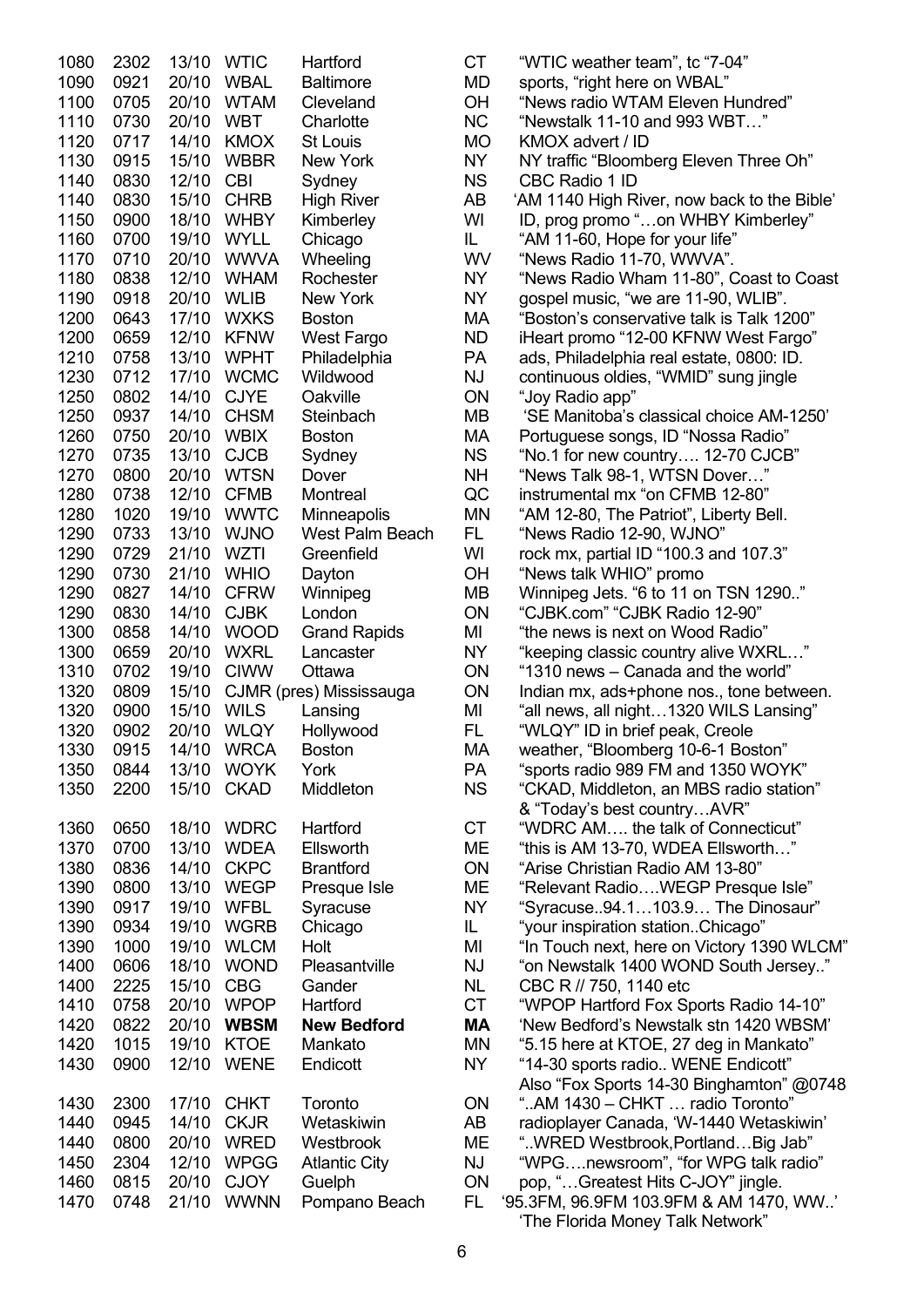| 1470 | 0842 |       | 20/10 WSAN  | <b>Allentown</b>             | <b>PA</b> | 'NBC News Radio', wx 'Craig Fisher for<br>the Newsradio 790 WAEB weather center' & into "iHeart podcast AM 1470" |
|------|------|-------|-------------|------------------------------|-----------|------------------------------------------------------------------------------------------------------------------|
| 1470 | 2226 | 12/10 | <b>WLAM</b> | Lewiston                     | MЕ        |                                                                                                                  |
| 1480 | 2230 | 22/10 | <b>WSAR</b> | <b>Fall River</b>            | МA        | "the Memories Station, WLAM" +jingle<br>"the legendary WSAR 1480 Fall River"                                     |
| 1480 | 0849 | 12/10 | <b>WGVU</b> | Kentwood                     | MI        | "Real Oldies 1480 & 850".                                                                                        |
| 1480 | 0906 | 12/10 | <b>WHBC</b> | Canton                       | OH        | YL ID: ""Newstalk 14-80, WHBC"                                                                                   |
| 1490 | 2208 | 11/10 | <b>WBAE</b> | Portland                     | <b>ME</b> | 'Relaxation station is 1071 on the Bay'                                                                          |
| 1490 | 2200 | 12/10 | <b>WBSS</b> | Pleasantville                | <b>NY</b> | "AM 1490 Sports Betting Radio"                                                                                   |
| 1500 | 0645 | 12/10 | <b>WFED</b> | Washington                   | DC        | ann FM calls, "Federal News Network".                                                                            |
| 1500 | 0932 | 19/10 | <b>WLQV</b> | Detroit                      | MI        | lady with "Faith 1500" ann, then hymn                                                                            |
| 1510 | 0759 | 12/10 | <b>KPLS</b> | Littleton                    | CO        | "positive life style radio KPLS 1510 & 93.9"                                                                     |
| 1510 | 0859 | 12/10 | <b>WLAC</b> | Nashville                    | <b>TN</b> | iHeart R. "98.315-10 WLAC Nashville"                                                                             |
| 1520 | 2213 | 22/10 | <b>WWKB</b> | <b>Buffalo</b>               | <b>NY</b> | "ESPN 15-20 WWKB Buffaloradio.com"                                                                               |
| 1530 | 0900 | 13/10 | <b>WCKY</b> | Cincinnati                   | OH        | "ESPN 1530", ads, "15-30 WCKY".                                                                                  |
| 1540 | 0833 | 12/10 | <b>KXEL</b> | Waterloo                     | IA        | wx, "on Newstalk 15-40 KXEL"                                                                                     |
| 1540 | 0902 | 12/10 | <b>CHIN</b> | Toronto                      | ON        | "Chinthe voice of multicultural Toronto"                                                                         |
| 1550 | 0702 | 14/10 | <b>CBEF</b> | Windsor                      | ON        | "Radio Canada" news in French                                                                                    |
| 1560 | 0915 | 12/10 | <b>WFME</b> | New York                     | <b>NY</b> | "here at Family Radio", hymns.                                                                                   |
| 1570 | 2228 | 15/10 | <b>CJLV</b> | Laval                        | QC        | "Radio Maghreb" in AA, FF IDs at 2300.                                                                           |
| 1580 | 2250 | 17/10 | <b>CKDO</b> | Oshawa                       | ON        | DJ with "CKDO" ID, oldies.                                                                                       |
| 1590 | 0707 | 12/10 | <b>WAKR</b> | Akron                        | OH        | "on 93.5 WAKR"                                                                                                   |
| 1590 | 0710 | 18/10 | <b>WARV</b> | Warwick                      | <b>RI</b> | "1590 AM WARV now simulcasting at 92.7 FM"                                                                       |
| 1590 | 0700 | 13/10 | <b>WKTP</b> | Jonesborough                 |           | TN "WKPT Kingsport 1400WKTP Jonesborough                                                                         |
|      |      |       |             |                              |           | 1590Tri Cities"                                                                                                  |
| 1600 | 0630 | 12/10 | <b>WAAM</b> | Ann Arbor                    | MI        | "Waam Radio" promos                                                                                              |
| 1600 | 2159 | 18/10 | <b>WUNR</b> | <b>Brookline</b>             | МA        | 'live on the web, WUNR' 'Listener's Table'                                                                       |
| 1620 | 0849 | 19/10 | <b>WNRP</b> | <b>Gulf Breeze</b>           | FL.       | "News Radio 92.3 AM 16-20"                                                                                       |
| 1630 | 0637 | 16/10 | <b>KCJJ</b> | Iowa City                    | IA        | 'downtown Iowa City', '16-30 KCJJ' jingle                                                                        |
| 1640 | 0659 | 21/10 | <b>WSJP</b> | <b>Sussex</b>                | WI        | "Relevant Radio, 1640 AM and 100.1 FM"                                                                           |
| 1650 | 0712 | 12/10 | <b>KCNZ</b> | <b>Cedar Falls</b>           | ΙA        | Fox Sports Radio, "16-50 The Fan"                                                                                |
| 1650 | 2241 | 15/10 | <b>CINA</b> | Mississauga                  | ON        | "1650 AM Cina Radio" +sung jingle                                                                                |
| 1660 | 0748 | 19/10 | <b>WQLR</b> | Kalamazoo                    | MI        | "16-60 The Fan" Fox Sports Radio                                                                                 |
| 1660 | 0759 | 19/10 | <b>KQWB</b> | <b>West Fargo</b>            | <b>ND</b> | "Sports radio KQWB, West Fargo, Fargo"                                                                           |
| 1670 | 0710 | 13/10 | <b>WGME</b> | Dry Branch                   | GA        | "Black Information NetworkCBS"                                                                                   |
| 1680 | 0704 | 16/10 | <b>KRJO</b> | Monroe                       | LA        | country songs, "99.7 The Legend"                                                                                 |
| 1680 | 0759 |       | 16/10 WTTM  | Lindenwold                   | <b>NJ</b> | "1680 WTTM, ?? Philadelphia"                                                                                     |
| 1690 | 0704 | 12/10 | <b>WPTX</b> | Lexington                    | MD        | "The songs of your life, WPTX"                                                                                   |
| 1700 | 0700 | 21/10 | <b>WEUP</b> | Huntsville                   | AL        | "1700 WEUP Huntsville, 11-90 WEUV"                                                                               |
| 1700 | 0702 | 21/10 | <b>WRCR</b> | Ramapo                       | <b>NY</b> | "AM 1700 WRCR, WRCR.com"                                                                                         |
| 1700 | 0702 | 21/10 | <b>KBGG</b> | Des Moines                   | IA        | "Iowa National Guard" "1700 The Champ"                                                                           |
| 1710 | 0657 | 16/10 |             | <b>WQFG689 Hudson County</b> | <b>NJ</b> | NJ Dept of Health Covid-19 info "Do not                                                                          |
|      |      |       |             |                              |           | call 911", road closures, full ID                                                                                |





# **CENTRAL AMERICA & THE CARIBBEAN**

| 570  | 0744 | 16/10 R Reloj, Santa Clara, Cuba     |
|------|------|--------------------------------------|
| 600  | 0815 | 18/10 R Rebelde, San German, Cuba    |
| 630  | 0647 | 12/10 WUNO, San Juan, Puerto Rico    |
| 670  | 0640 | 13/10 R Rebelde, Pinar del Rio, Cuba |
| 710  | 0806 | 18/10 R Rebelde, multi-site, Cuba    |
| 790  | 0645 | 21/10 R Reloj, Pinar del Rio, Cuba   |
| 940  | 0712 | 18/10 XEQ La Ke Buena, Mexico        |
| 1180 | 0846 | 13/10 R Rebelde, multi-site, Cuba    |
| 1350 | 2218 | 15/10 WEGA, Las Vegas, Puerto Rico   |
|      |      |                                      |



Ticking clock, RR morse ID Cuban ballad //5025 kHz 'Notiuno 630' iHeart Radio promo, SS Cuban mx // 5025 music //5025 kHz Ticking clock, RR in Morse. ID "La Ke Buena" between records. Cuban mx // 5025 "Candelita Siete" promos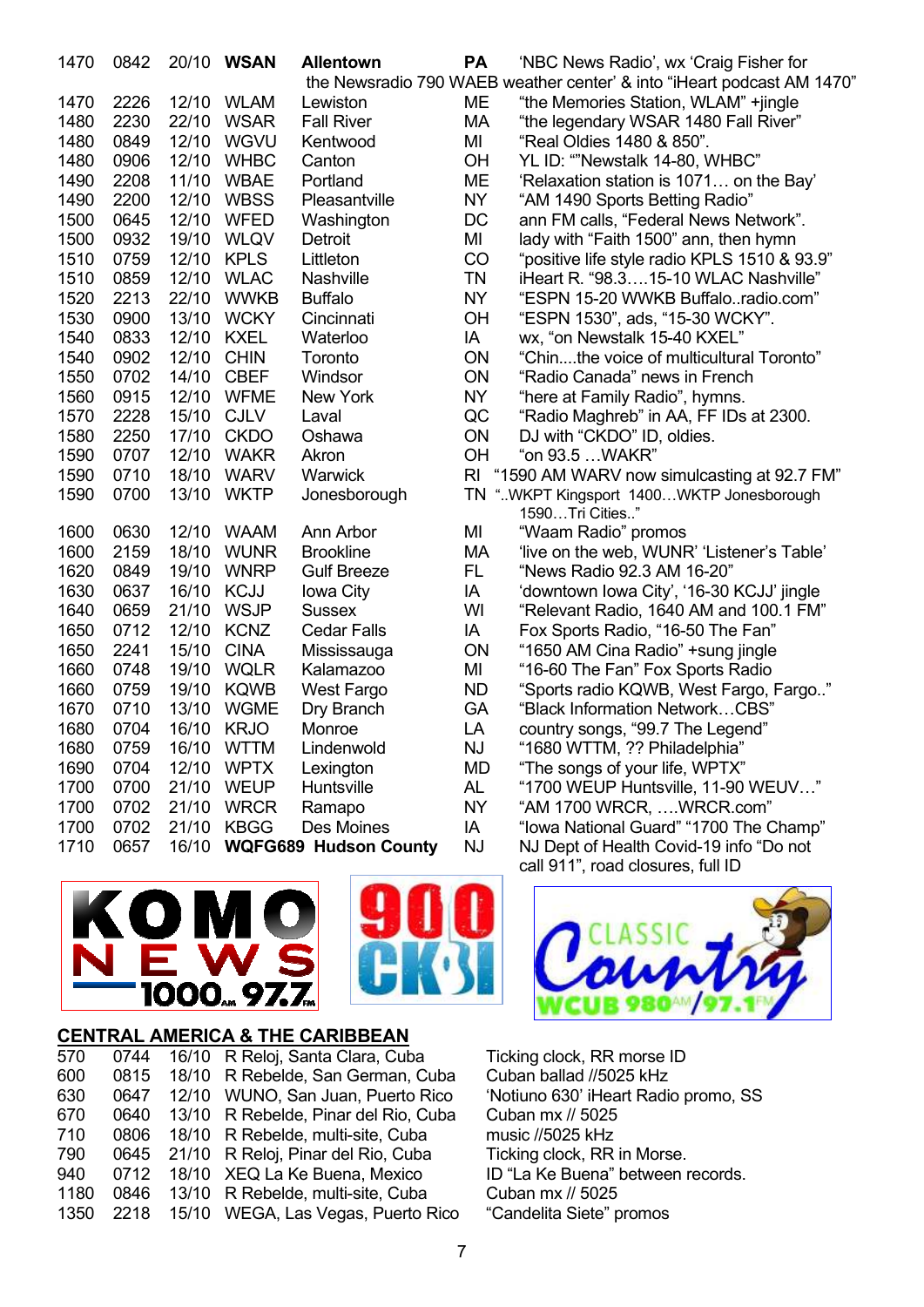| 1400 | 2207                 |       |                                           | 11//10 Harbour Light of the Windwards, Grenada ID, inc Windward Islands, fanfare, hymn |
|------|----------------------|-------|-------------------------------------------|----------------------------------------------------------------------------------------|
| 1480 | 0830                 |       | 14/10 WMDD, Fajardo, Puerto Rico          | SS mx, promo/ID "con El 14-80"                                                         |
| 1620 | 0716                 | 16/10 | R Rebelde, multi-site, Cuba               | Cuban songs //5025 kHz.                                                                |
| 1660 | 0724                 | 16/10 | WGIT, Canovanas, Puerto Rico              | "Faro de Santidad" ID between SS songs.                                                |
| 1700 | 0733                 | 16/10 | XEPE Heraldo R, Tecate BC, Mexico         | SS songs, "Heraldo Radio" ID                                                           |
|      |                      |       |                                           |                                                                                        |
|      | <b>SOUTH AMERICA</b> |       |                                           |                                                                                        |
| 760  | 2252                 | 22/10 | R Uirapuru, Fortaleza, Brazil             | "760kHz Radio Uirapuru, Fortaleza, emissora das"                                       |
| 820  | 0642                 |       | 23/10 Caracol R, Cali, Colombia           | SS talk, mentions "Cadena Caracol"                                                     |
| 920  | 0635                 | 17/10 | R Nac del Paraguay, Asuncion              | distinctive Paraguayan mx, "Radio Nacional" IDs                                        |
| 1070 | 0750                 | 14/10 | R Santa Fe, Bogota, Colombia              | SS ID/promos, mx                                                                       |
| 1100 | 0700                 |       | 20/10 Caracol R, Barranguilla, Colombia   | SS ID, nx "Ultima Hora - Caracol Radio"                                                |
| 1170 | 0704                 |       | 20/10 Caracol R, Cartagena, Colombia      | bank advert, "Caracol Radio" IDs.                                                      |
| 1190 | 2305                 | 17/10 | R Cordillera, Bogota, Colombia            | National Anthem, gong, ID                                                              |
| 1200 | 0718                 | 23/10 | R Tiempo, Caracas, Venezuela              | IDs "mensaje evangelico por Radio Tiempo"                                              |
|      | 1200.16 0727         |       |                                           | 23/10 La Voz de la Raza, Medellin, Colombia Full IDs SS "La Voz de la Raza"            |
| 1350 | 2113                 |       | 21/10 R Boa Vontade, San Salvador, Brazil | Rel talk in PP mentions Boa Vontade                                                    |
| 1350 | 0632                 |       | 23/10 R Buenos Aires, Argentina           | SS ID "escucharRadio Buenos Aires"                                                     |
| 1390 | 2307                 |       | 22/10 R Farol, Touros, RN, Brazil         | "Radio Farol AM 1390kHzRio Grande do Norte"                                            |
|      |                      |       |                                           |                                                                                        |

## **EUROPE**

| 594        | 1838         | 12/10 |                                | IRRS via Challenger R, Villa Estense, Italy. John Pilger on Julian Assange trial. |
|------------|--------------|-------|--------------------------------|-----------------------------------------------------------------------------------|
| 684        | 1551         | 14/10 | RS Radonezh, Olgina, RUS       | carrier, 1812 overture, ID then choir.                                            |
| 747        | 1445         | 11/10 | R 0511, Harlingen, HOL         | pop mx DD ID "Radio Nul Vive Elf" // 1287                                         |
| 828        | 1418         | 13/10 |                                | Pravoslavnoye R, St Petersburg RUS chimes, Russian ID then monks plainsong.       |
| 918        | 1820         | 11/10 | R T-Pot, Gasselternijveen, HOL | cont mx - Blondie etc, YL DD ID                                                   |
| 927        | 2205         | 19/10 | UNID test tx                   | cont mx – soul etc "testing our systems" anns                                     |
| 1035       | 1700         | 23/10 | Eli Radio, Estonia             | ID in Russian "Radiostantsiya Radio Eli"                                          |
| 1287       | 1445         | 11/10 | R 0511, Tennard, HOL           | pop mx DD ID "Radio Nul Vive Elf" // 747                                          |
| 1314       | 1145         | 17/10 | Bergen Kringkasting, Norway    | Mx, ID start of local discussion in Norwegian                                     |
| 1314       | 1609         | 23/10 | R Northern Star, Norway        | oldies, "Radio Northern Star song of the future"                                  |
| 1386       | 1200         | 17/10 | R Poland via Lithuania         | R Poland px in English                                                            |
| 1395       | 1900         | 10/10 | R Seabreeze, Grou, HOL         | DD nx, ID "Radio Seabreeze op AM"                                                 |
| 1440       | 0932         | 16/10 | R 208, Copenhagen, DNK         | pop "208 the rock of Copenhagen"                                                  |
| 1467       | 1004         | 13/10 | R Eldorado, Damwald, HOL       | Dutch ID and slogan.                                                              |
|            | 1602.16 1451 | 14/10 | R Tsentr. Riga, Latvia         | EE religious px "Voice of Truth", 1502+ Russian                                   |
|            | 1692u 1836   | 10/10 | Norwegian Coastal R South      | ID, EE wx reports to 1838, then in Norwegian                                      |
| 1710u 1834 |              | 10/10 | Norwegian Coastal R North      | EE & Norwegian wx reports, ID, off 1836                                           |

Общественная организация «Православный Санкт-Петербург» Свидетельство о регистрации СМИ: Эл № ФС77-50898 от 14.08.2012 г. **абослаеное** ИНН 7810107675/КПП 781001001 **ИО** Санкт-Петербурга 196084, г. Санкт-Петербург, ул. Цветочная, д. 16 E-mail: radio\_rusk@mail.ru http://православноерадиопетербурга.рф Тел.: (812) 387-04-11; моб.: +7(962) 683-29-81 *Pravoslavnoye Radio, Saint Petersburg 828 kHz ~ QSL letter heading (Alan Pennington)* 

# **UK Community / LPAMs**

|  | 1134 1602 20/10 L&D Hospital R, Luton           | ID "11-34 A      |
|--|-------------------------------------------------|------------------|
|  | 1350 0800 17/10 Mid Downs R, Haywards Heath     | News & ID        |
|  | 1350 0914 23/10 URY, Univ of York               | "student radio s |
|  | 1350 0922 23/10 R Cavell, Royal Oldham Hosp.    | "24 hours a      |
|  | 1386 0958 13/10 Carillon R, Loughborough        | Disco Dave       |
|  | 1476 1001 13/10 Carillon Wellbeing R, Coalville | nx // 1386,      |
|  |                                                 |                  |

1-34 AM L&D" after news, co-ch Gurkha R.<br>s & ID radio station for the University of York…URY" ours a day....Radio Cavell" Dave, 1000: Carillon ID, news //1476

1386, CWR Carillon Wellbeing Radio ID.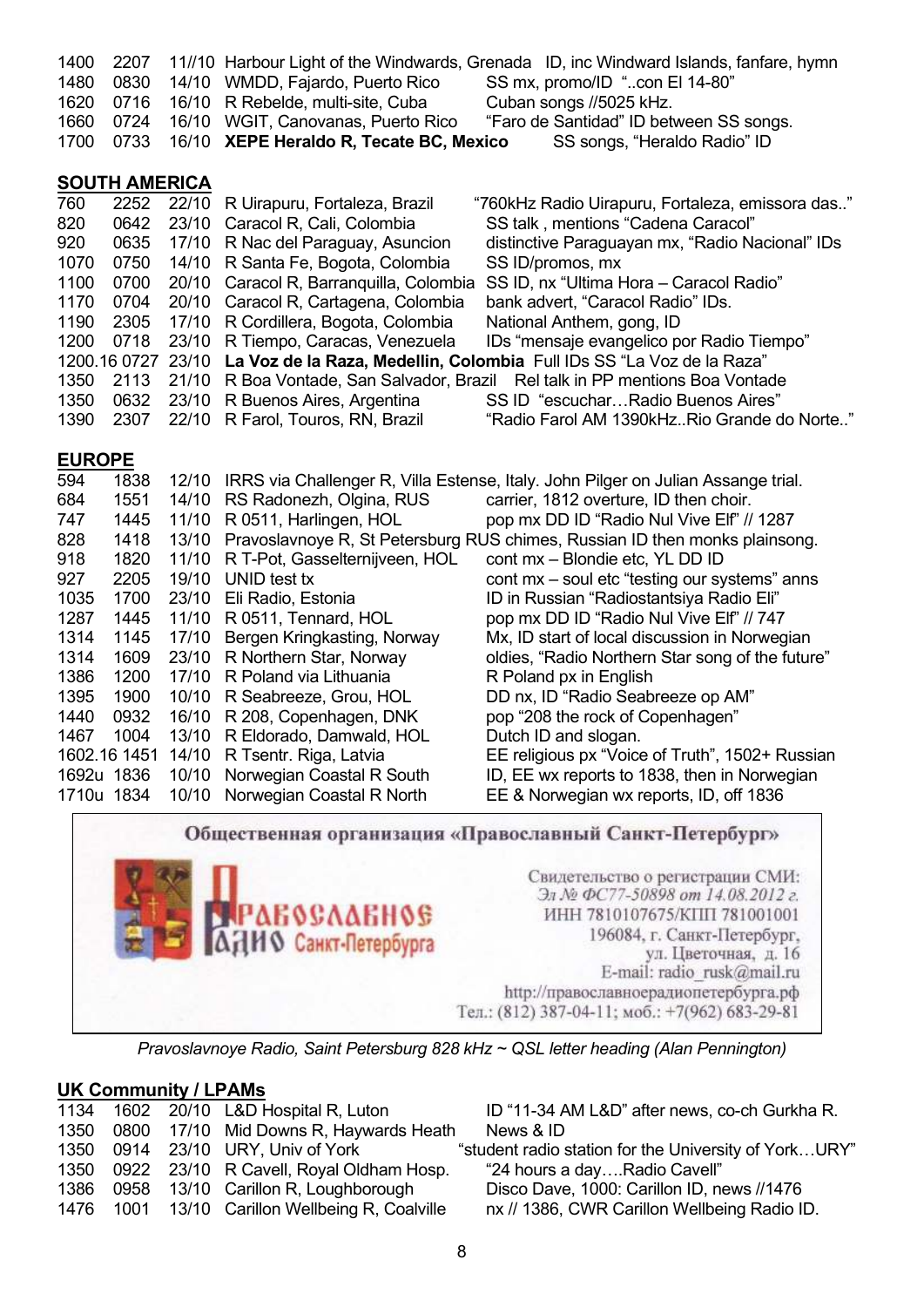# **Sheigra update: Australia heard on MW in UK!**

After the initial Sheigra DX-pedition report was published in 'Communication' (November 2020), I had time to listen again to some 'Unidentified' recordings from our fortnight in North West Scotland. One clip included an Australian accented lady in English, down in the mix of stations on 729kHz at 1623UTC on 12 $^{\text{th}}$ October. My logbook just contained odd words I'd written listening live at the time: 'Guardian Australia' and the 'Sydney Opera House'. But it hadn't clicked at the time (surprisingly!) it might be 50 kilowatt 5RN Adelaide as we'd never heard Australia at Sheigra before. All I knew for sure at the time was it wasn't BBC Essex (by checking 729 on another aerial, then switching back to our 550m 50° Beverage)!



On 729kHz on previous Sheigra DX-peditions, AIR Guwahati and Voice of Vietnam had been logged. And on this one, NHK 1 Nagoya, Japan was a new log half an hour later, also on  $12<sup>th</sup>$  October, at 1700 UTC. Back home (and now with internet access!) I checked ABC Radio National's online schedule to try and match three recordings I had. 1623UTC was 0253 local time on 13<sup>th</sup> October in Adelaide (UTC +10:30), but the ABC website unhelpfully converted their schedule back to BST and the 12th October when it knew I was in the UK! But eventually I matched my recordings to two programmes either side of 0300 local Adelaide time. Luckily, ABC have a "listen again" feature for recent Radio National programmes, so **5RN ABC Radio National Adelaide 729kHz** was 100% confirmed**!** The voice I'd heard at 1623UTC was Larissa Behrendt's ending a "Speaking Out" episode, and at 1638UTC, "Big Ideas" on sustainable fashion had faded in.

This is the first time Australia has been heard at Sheigra on medium wave (and as far as we are aware, maybe the first reception of Australia on medium wave in the UK since the 1930s)! Thanks to Graham Himmelhoch-Mutton at ABC for confirming my report (sent with 3 x MP3 clips) with the email QSL below.

Subject: RE: 5RN Adelaide 729kHz heard in Scotland From: Graham Himmelhoch-Mutton <Himmelhoch-Mutton.Graham@abc.net.au> Date: 08/11/2020, 08:06 To: Alan Pennington <alan.pennington1@ntlworld.com>

Hello Alan,

I am happy to verify your reception of:



SRN Adelaide 729kHz @ 16237 on 12th October, 2020. SRN broadcasts from our site at Pimpala in the southern suburbs of Adelaide in South Australia at a power of 50kW.

5RN 729 is regularly heard in the far north of Norway, Sweden and Finland, but indeed, this is the first report I've had from the U.K. in many years. Most of the Scandinavian DXers are using Perseus systems with multiple Beverage antennas which of course makes the task considerably easier, but there is no doubt in my mind that many of our signals would routinely reach Scotland, albeit with higher QRM than they have in the Arctic. That said, I do also receive reports from Denmark and Belgium, so I've little doubt you could log more of our stations with a concerted effort, and I would be happy to assist with suggested targets if you wish to mount an Aussie-focussed DXpedition in the future.

I wish you well in your DXing and look forward to receiving future reports from you.

Kind regards,

Graham.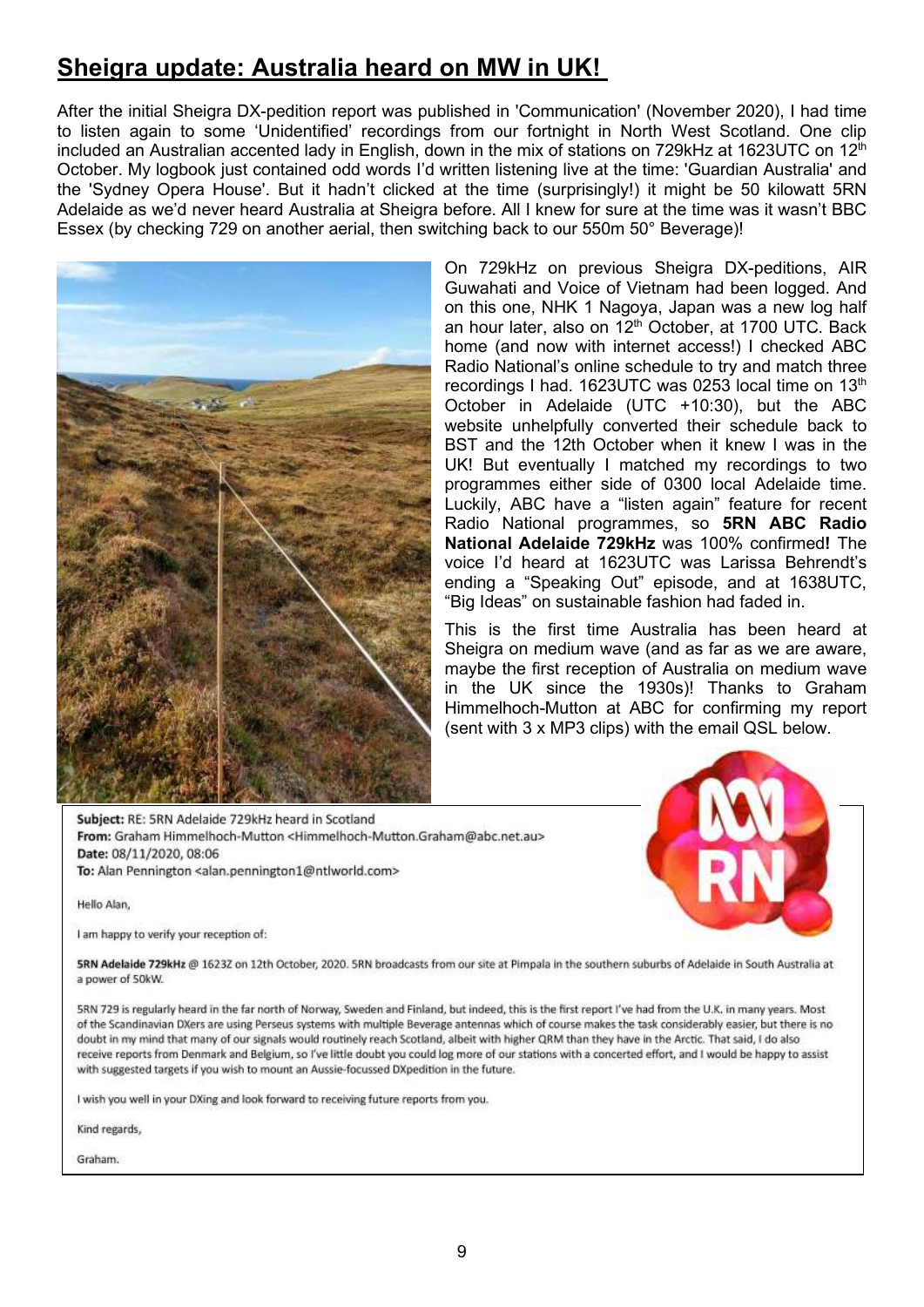### **Australia heard on MW in UK!**  *(continued)*

Reception of 5RN Radio National, Adelaide on 729kHz at 1623UTC on 12<sup>th</sup> October was about an hour before sunset in Sheigra. So most of the reception path was in darkness. Great Circle map distance from Sheigra to the 5RN transmitter site in the Adelaide suburbs at the Pimpala site (Reynella) is around 10,120 miles. 5RN's mast is a 'Monopole - Guyed Diplex Lattice Radiator Mast with Capacitive Top Hat loading' (re Dan Goldfarb's www.mwmasts.com). The same mast is, unusually, also used by local ABC Radio Adelaide on 891kHz.

Now that we have heard an Antipodean station at Sheigra, we will be more aware of possible reception from down under in future!



**(Alan Pennington)** 



*Above: Sheigra listening post: Alan tuned to 990 kHz India in the afternoon.*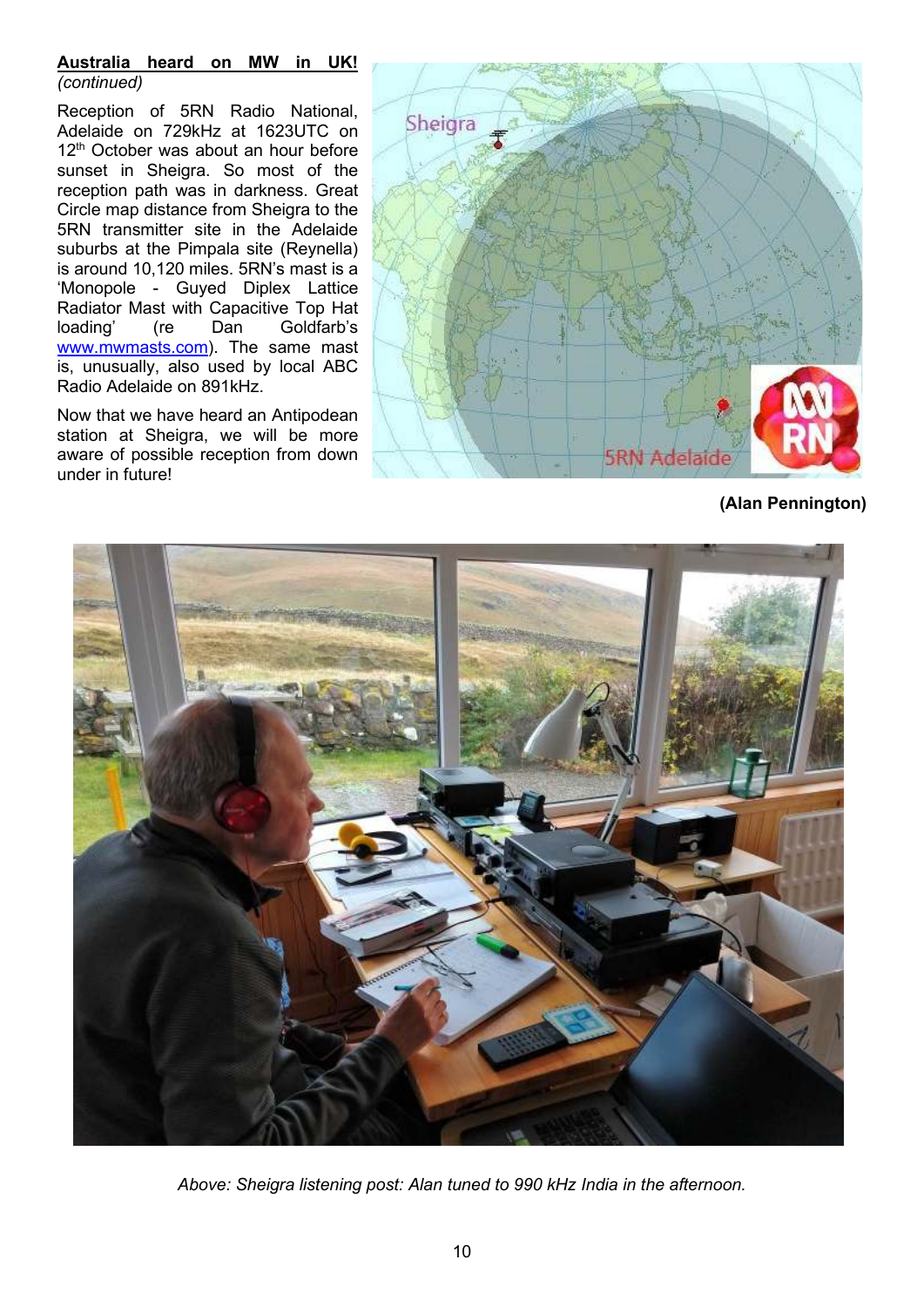

*Above: Loch Inchard from Badcall (south of Sheigra and the fishing port of Kinlochbervie)* 

**Shortwave logs** Whilst we mainly listened to MW at Sheigra, we do also tune around on SW:

| kHz     | <b>UTC</b> | Station, programme details, language etc                           | <b>SIO</b> | Date Init. |            |
|---------|------------|--------------------------------------------------------------------|------------|------------|------------|
| 3320    | 1812       | Pyongyang BS, N Korea – light music.                               | 343        | 17/10 APs  |            |
| 3325    | 1718       | Vo Indonesia, Palangkaraya - in SS, pulses of QRM. +GG @ 1858 343  |            | 11/10 APs  |            |
| 3480    | 1809       | Vo People, S Korea - YL strident talk in Korean //3910             | 344        | 17/10 APs  |            |
| 3955    | 1512       | Channel 292, Germany – oldies, YL in GG. "Sound of the 70s"        | 353        | 23/10 APs  |            |
| 3995    | 2208       | Life FM via HCJB Germany - talk re Dead Sea scrolls. In English.   | 344        | 18/10      | <b>DKs</b> |
| 4010.22 | 1538       | Kyrgyz R1, Bishkek, Kyrgyzstan – men talking in (pres) Kyrgyz.     | 252        | 13/10 APs  |            |
| 4750    | 1514       | Bangladesh Betar Ext Svc. - IS, s/on in Nepali. V distorted audio. | 342        | 11/10      | <b>DKs</b> |
| 4760    | 1546       | AIR Leh, India - Indian song. Weak                                 | 152        | 23/10 APs  |            |
| 4775    | 2229       | R Tarma, Peru - SS ads, promos, Radio Tarma ID                     | 343        | 19/10      | <b>DKs</b> |
| 4810    | 1520       | AIR Bhopal, India - news in English //5040, hi-speed tele QRM      | 354        | 13/10 APs  |            |
| 4840    | 0915       | WWCR Nashville TN, USA - Brother Stair, tornado damage. EE         | 354        | 22/10      | APs        |
| 4885    | 1445       | Echo of Hope, S Korea - Korean talk, piano mx // 6250 jammed       | 232        | 20/10      | <b>DKs</b> |
| 4885    | 1554       | Echo of Hope, S Korea (pres) – OM+YL in Korean inc "Hello there"   | 232        | 23/10 APs  |            |
| 4885.03 | 2244       | R Clube do Para, Brazil (pres) - OMs in Portuguese.                | 354        | 19/10 APs  |            |
| 4890    | 1820       | Echo of Hope, S Korea - YL in Korean //6255J                       | 444        | 17/10 APs  |            |
| 4900    | 1535       | Vo the Strait, Fuzhou, China - Amoy dialect svce //783kHz          | 353        | 14/10 APs  |            |
| 4905    | 1652       | Xizang PBS, China - "Holy Tibet" px //4920 and 594kHz. EE          | 453        | 14/10 APs  |            |
| 4910    | 1500       | AIR Jaipur, India. (last day on SW) - nx in EE // 5040. Poor audio | 231        | 23/10      | <b>DKs</b> |
| 4920    | 1620       | Tibet PBS, China - "Holy Tibet a friend for life". EE // 6025 etc  | 343        | 12/10 DKs  |            |
| 4930    | 1802       | VOA via Botswana - "VOA News". audible in LSB only, jammed?        | 333        | 17/10 APs  |            |
| 4940    | 1502       | Vo the Strait, Fuzhou, China - Chinese singing.                    | 242        | 20/10 APs  |            |
| 4940    | 0623       | UNID Colombian? - lively music. (+ 11/10 @ 0730, 19/10 @ 2232)     | 252        | 16/10 APs  |            |
| 4950    | 1503       | AIR, Srinagar, India – English news read by YL //5040. V weak.     | 151        | 23/10 APs  |            |
| 4950    | 1732       | AIR, Srinagar, India - EE rpt on oxygen production. //918, 1116.   | 151        | 18/10 APs  |            |
| 4960    | 2030       | VOA via Sao Tome - music, OM in VV "Salam Alaikum".                | 454        | 20/10      | APs        |
| 4965    | 1712       | Voice of Hope Africa, Zambia – old 78rpm rcds, rel. talk, EE.      | 354        | 11/10      | APs        |
| 4965    | 1800       | VO Hope Africa, Zambia - Wavescan with Jeff White.                 | 233        | 18/10      | <b>DKs</b> |
| 5000    | 0817       | WWVH, Hawaii - Time pips, YL "at the tone"                         | 222        | 17/10      | <b>DKs</b> |
| 5009.92 | 1651       | R Nat Malagasy, Madagascar – local music with accordian, ads.      | 242        | 19/10      | APs        |
| 5040    | 1508       | AIR Jeypore, India - news in English to 1530 inc ad breaks.        | 353        | 20/10      | APs        |
| 5050    | 1500       | Beibu Bay R, China – time pips, "Beijing time 11pm", IDs inc EE.   | 253        | 13/10      | APs        |
| 5129.95 | 1512       | R Sadaye Zindagi, Bishkek, Kyrgyzstan (pres) - hymns               | 242        | 13/10      | APs        |
| 5805    | 0805       | R 208 Copenhagen. ID, Spirit in the Sky                            | 344        | 11/10      | <b>DKs</b> |
| 5895lsb | 1430       | R Northern Star, Bergen, Norway. Oldies, canned ID EE              | 244        | 19/10      | <b>DKs</b> |
| 5940    | 1715       | R Onda, Netherlands. ID in FF, James Bond theme mx                 | 244        | 11/10      | <b>DKs</b> |
| 5945    | 1008       | RNZI. "Retro Cocktail Hour" jazz mx                                | 243        | 18/10 DKs  |            |
| 5945    | 1100       | RNZI. EE news: Labour win election. tc "5 past midnight"           | 353        | 17/10 APs  |            |